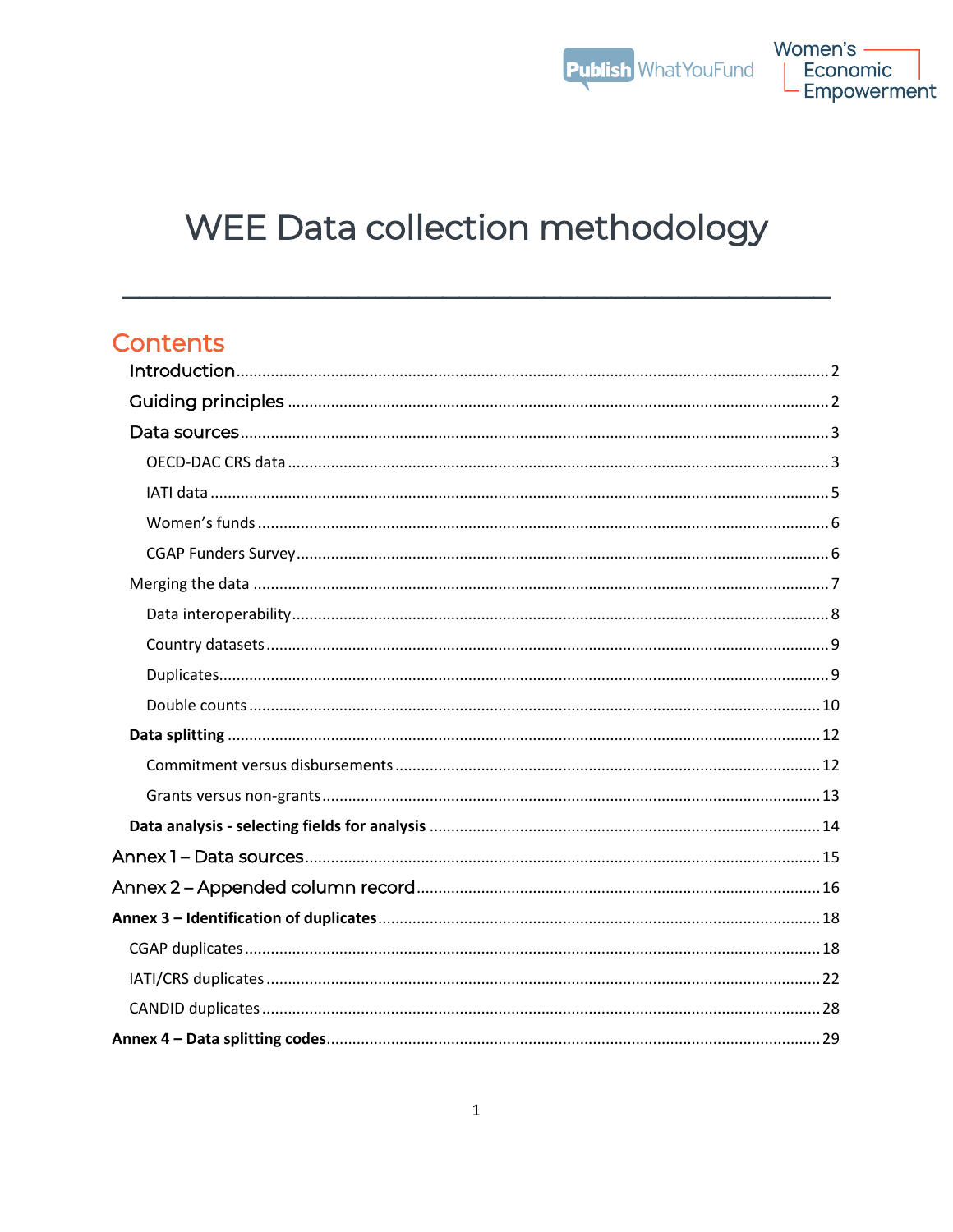## <span id="page-1-0"></span>Introduction

The Women's Economic Empowerment project will be looking into transparency of aid spent to further the economic empowerment of women in six focus countries (Bangladesh, Ethiopia, Kenya, Nigeria, Pakistan and Uganda). The project team will carry out desk-based and KI interview-based research to map funding towards WEE initiatives in each country which will help to improve funding allocation and provide material for advocates who wish to increase and improve effectiveness of funding to WEE. Research will be done in two phases. Phase one will include Kenya, Nigeria and Bangladesh and phase two will research Ethiopia, Pakistan and Uganda.

 $\overline{\phantom{a}}$  , and the contract of the contract of the contract of the contract of the contract of the contract of the contract of the contract of the contract of the contract of the contract of the contract of the contrac

The desk-based research will focus on building country datasets of funding, looking at international aid as well as national government spending. This document will focus on international spending and the data sources available to research and track aid funding to WEE.

Mapping global funding flows towards WEE is extremely broad and the research will begin by mapping all possible funding flows into developing countries which may have an impact on the research area. Therefore, we will collect data from a broad range of funding flows. There are two principal aid datasets that cover the vast majority of bilateral and multilateral international aid spending, the OECD-DAC Creditor Reporting System (CRS) data and data published in the International Aid Transparency Initiative (IATI) Standard. We need to consider the strengths and limitations of each data set in order to ensure data quality and consistency. This is to ensure that data is reliable and comparable enough to answer the research questions.

Data will be collected into 'country data sets' where funding flows within each of the 6 focus countries will be collected and analysed separately. There are three main sources of funding data: CRS data, IATI data and women's funds. We will consider the scope of each in turn based on their timeliness, level of aggregation, including gender disaggregation and finally their strengths and weaknesses of each along with which elements of the data we can use. See Annex 1 for all the data sources used for the research.

## <span id="page-1-1"></span>Guiding principles

The main data processing methods we will be using to identify WEE-relevant projects in the data are sector code searches, word searches and use of the OECD-DAC/IATI Gender Policy Marker. The CGAP 'women' marker and the Candid general policy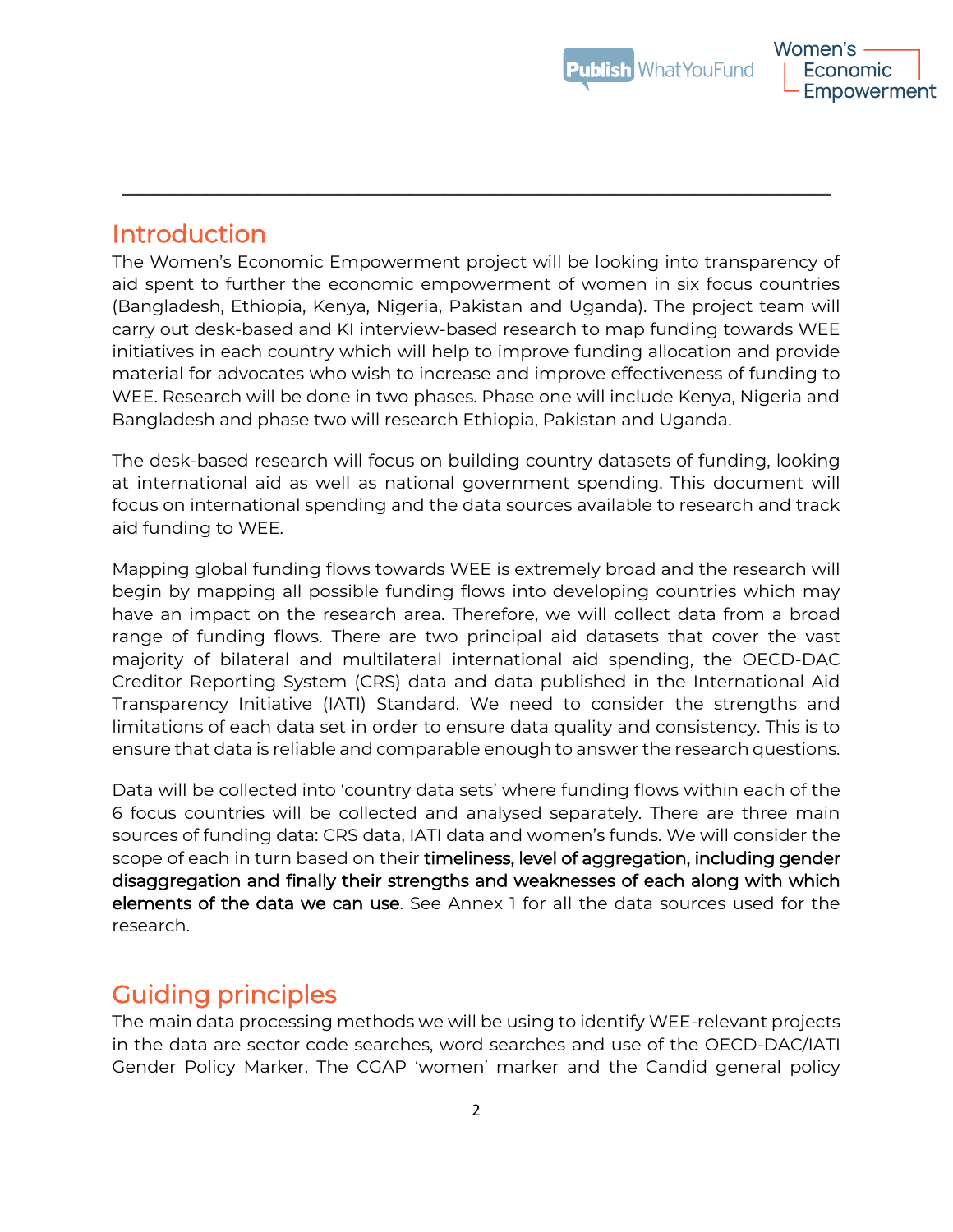marker containing 'women & girls' will be used in conjunction with the Gender Marker. Manual checks will also be made of the data. Both IATI and CRS data use standard CRS sector codes so sorting data using these can be done equally well with both datasets whilst the Final Theme (Candid) and Grant Subject (CGAP) from other data sets will be merged with the IATI/CRS codes manually in order to aid sector analysis. Automated word searches will be carried out on narrative titles and descriptions data. IATI data tends to have significantly more narrative text for titles and descriptions so it is more likely that word searches will pick up projects in the IATI data. Longer descriptions will also help with manual checking of the data as there will be more explanation of the activity to read. Additional data is often published in IATI including project documents which can also be used when manually checking projects.

Given the limitations of our analysis methods, we expect that we will not be able to identify all of the projects and funding flows that contribute to WEE. We do, however, aim to maximise the amount of funding and number of projects we are able to identify (including by starting with broader search terms that may capture non-WEE projects and then narrowing these down through our manual review).

A final guiding principle is reliability/trust in the data. Both IATI and OECD data are official datasets which are published by international funders, and should be reliable. The verification of OECD data means this could be perceived as more reliable than unverified IATI data, however, it is not clear that this is the case (and we have no way of confirming either way).

## <span id="page-2-0"></span>Data sources

 $\overline{\phantom{a}}$ 

## <span id="page-2-1"></span>OECD-DAC CRS data

The Organisation for Economic Cooperation and Development – Development Assistance Committee (OECD-DAC) Credit Reporting System (CRS) is the standard for Official Development Assistance (ODA) reporting globally. The definition of ODA<sup>1</sup> has been carefully developed over time and has its own strengths and limitations. An important limitation to consider is that not all countries and organisations report to the CRS, including prominent funders such as China, Brazil and India, and many

<sup>1</sup> Official development assistance flows are defined as those flows to countries and territories on the DAC List of ODA Recipients and to multilateral development institutions which are provided by official agencies, including state and local governments, or by their executive agencies and each transaction of which is administered with the promotion of the economic development and welfare of developing countries as its main objective; and is concessional in character. In CRS statistics, this implies a grant element of at least: A) 45 per cent in the case of bilateral loans to the official sector of LDCs and other LICs. B) 15 per cent in the case of bilateral loans to the official sector of LMICs. C) 10 per cent in the case of bilateral loans to the official sector of UMICs. D) 10 per cent in the case of loans to multilateral institutions.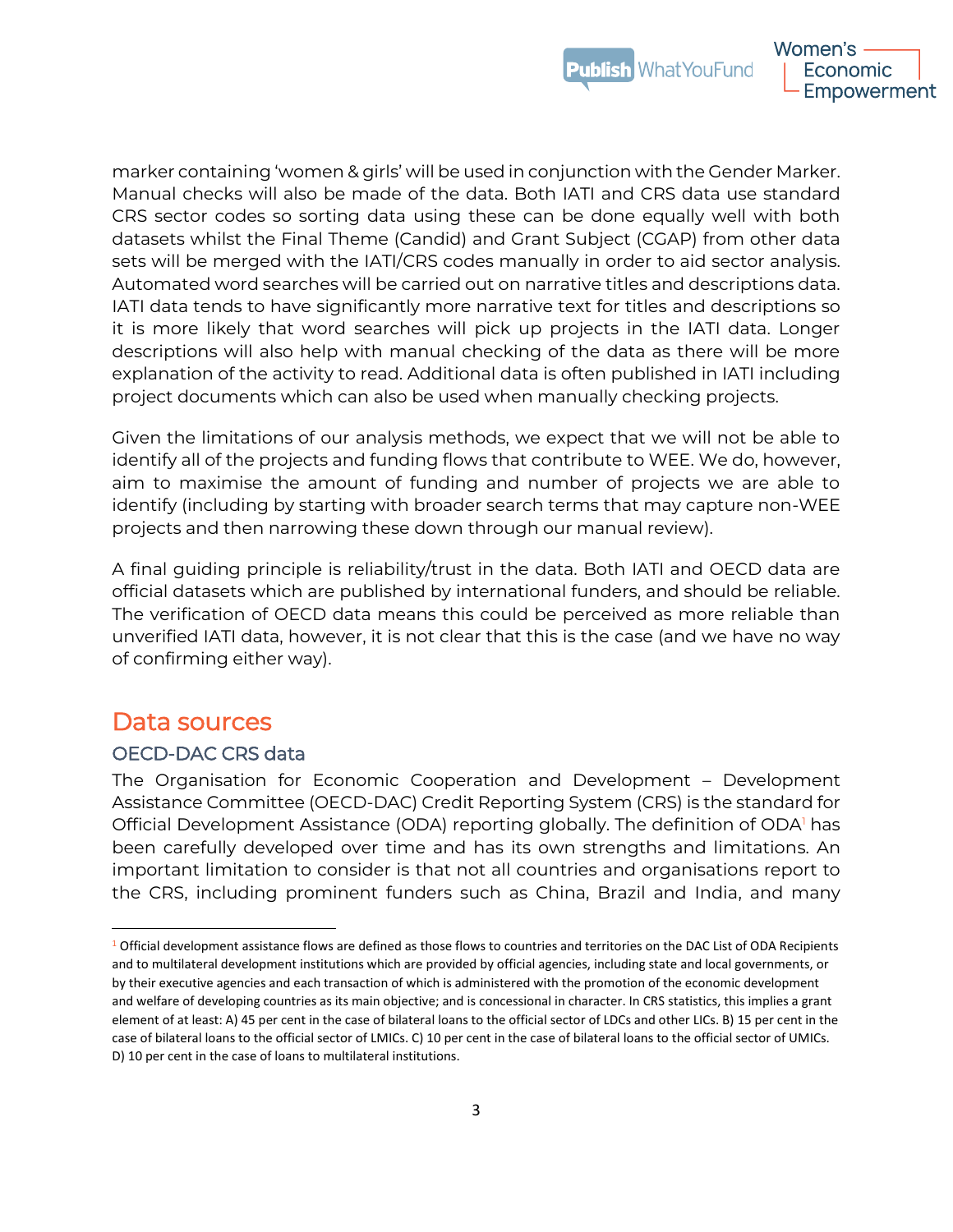

private finance institutions. Funding flows data was reported to the CRS by 121 providers in 2020, including official providers, private philanthropic providers and multilateral organisations.<sup>2</sup> Whilst CRS data publication is always delayed by 12/18 months it benefits our research because it has been verified by government sources so it has strong reliability. Whilst CRS data is increasingly disaggregated down to project level many publishers still only publish sector level aggregations. The CRS has also pioneered the use of a gender policy marker allowing some insights into where funders are directing funding towards WEE/WFI/WEC and GI.

Figure 1 on the next page shows the amount of gender marked funding by flows in 2018 as reported to the CRS.



Figure 1- Gender marked funding flows in 2018 (CRS data)

Bilateral ODA has by far the greatest level of gender-marked funding, followed by Other Official Flows such as export credit or other non-concessional loans. The variety of funding flows towards gender equality demonstrates the importance of using a wide lens to capture funding flows to WEE but also the need to look beyond the current limitations of gender equality marked funding – as defined by the OECD-DAC gender policy marker, and towards other flows which have not been captured here.

CRS data is released annually with a 12/18-month delay so the research on this data will be of historic funding trends. The key elements of CRS data to be used will be

 $\overline{\phantom{a}}$ 

<sup>2</sup> [https://www.oecd-ilibrary.org/sites/16bc821c-en/index.html?itemId=/content/component/5d646dd8](https://www.oecd-ilibrary.org/sites/16bc821c-en/index.html?itemId=/content/component/5d646dd8-en&_csp_=2b7277e7e3fbc7fb126ddd32921eeb8c&itemIGO=oecd&itemContentType=chapter) [en&\\_csp\\_=2b7277e7e3fbc7fb126ddd32921eeb8c&itemIGO=oecd&itemContentType=chapter.](https://www.oecd-ilibrary.org/sites/16bc821c-en/index.html?itemId=/content/component/5d646dd8-en&_csp_=2b7277e7e3fbc7fb126ddd32921eeb8c&itemIGO=oecd&itemContentType=chapter)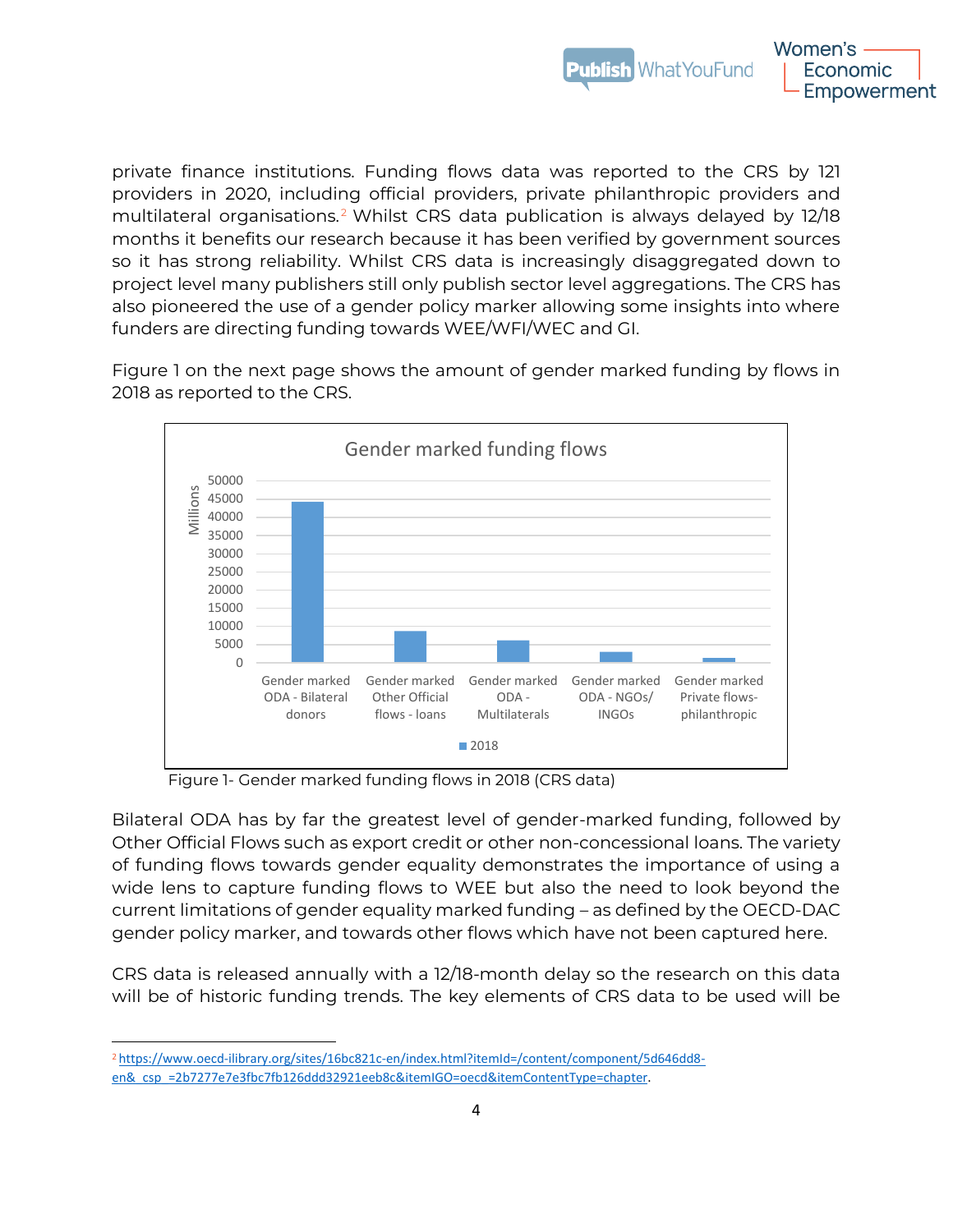Women's -**Economic Empowerment** 

project attributes data such as titles and descriptions as well as the USD funding flows disbursements & commitments. These data will be filtered by:

- Full data from the years 2015 to 2019/20 and the six focus countries
- transaction type marked disbursements / commitments
- Key words as defined by the definitions and frameworks
- Aggregations at country and aid type levels as well as project level

### <span id="page-4-0"></span>IATI data

The International Aid Transparency Initiative (IATI) is a global standard for the transparent publication of records of how aid money is spent. Currently IATI has around 1,200 publishers. As such it will be one of our primary sources of aid data. The term 'aid' is used in IATI data to capture all humanitarian and development assistance and will allow a broader scope of search then the ODA definition given above.

The strengths of IATI are that it is timely, often being updated on a monthly or daily basis and is detailed with data often disaggregated to project transactions. The IATI standard is comprised of elements, each with a clear definition for publishers to follow. However, it has not been verified by an official source because publication is voluntary. For the purposes of our research, we will focus our key word search within the 'Titles', 'Descriptions' and 'Objectives' elements as these are the most universally published within the IATI standard and will ensure consistency in our data search and categorisation. According to the 2020 Aid Transparency index: titles were published across 96% of funders assessed in the Index, descriptions by 89% and objectives by 70%. Another key element of IATI data is that, due to its timeliness, the IATI data contains the most up-to-date funding flows of commitments and disbursements representing a large untapped source of funding data towards gender equality which also has strong potential for advocacy work.

IATI data can be used to research both historic trends, in conjunction with the CRS, and also allows a look at current trends due to the timeliness of publication. A data search and download were completed on: **14<sup>th</sup> June 2021** of all the data for the phase 1 countries and on 15<sup>th</sup> February 2022 for the phase 2 countries. These transactions will then be filtered by:

- Full data from the years 2015 to 2020
- Key words as defined by the WEE definitions and frameworks
- Aggregations at country and aid type levels as well as project level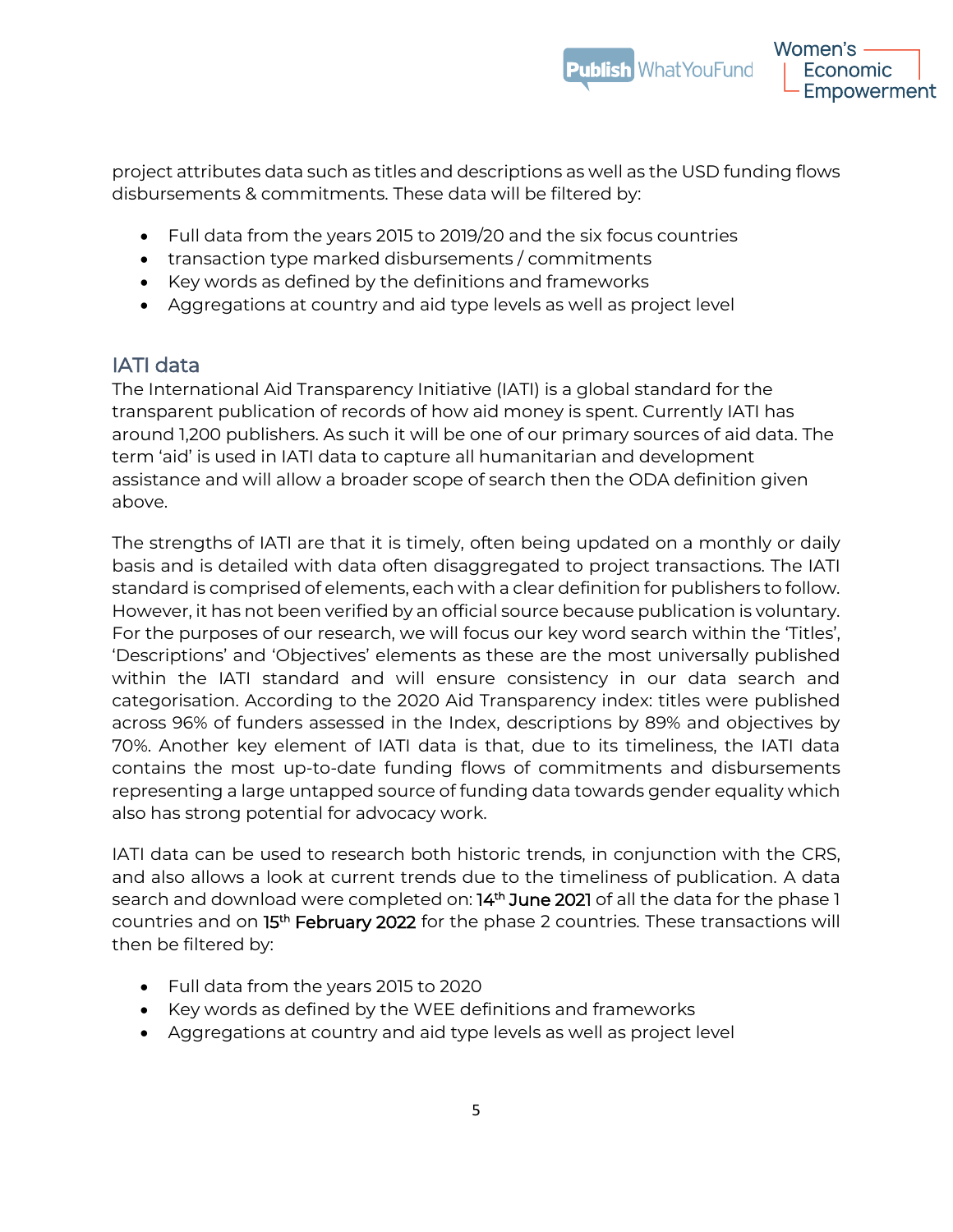In some cases, funders publish all of their commitments/disbursements in a single month – United Nations Relief and Works Agency for Palestine Refugees in the Near East (UNRWA), United Nations Industrial Development Organization (UNIDO), Sweden and Switzerland for disbursements and the United Nations Children's Fund (UNICEF) and Switzerland for commitments. To adjust for this, we will use the lowest common denominator and only analyse funding flows by year. Analysing annual trends will also make it possible to merge IATI data together with other sources which also do not provide timely disaggregation.

### <span id="page-5-0"></span>Women's funds

Women's funds are key agents of change because they partner with grassroots women's, girls', and trans organizations and movements to provide them with access to resources, expertise, and structural support. <sup>3</sup> Women's funds work to ensure the voices and ideas of women, girls, and trans people are at the forefront of social change. For the sake of clarity this research will focus on women's funds which have a global focus – defined as beyond two or more countries.

Data on funding flows here are less easily available, and generally only available from combined grant database. As such the timeliness and aggregation levels will vary. Currently, the Candid database has been identified as a primary source for women's fund data (see Annex 1). As the funds' focus will be on gender equality more broadly a gender disaggregation marker is not applicable instead, project attribute elements will be necessary to apply our typologies to the data.

Data for phase 1 countries was downloaded from Candid on 13<sup>th</sup> July 2021 and for phase 2 on **12<sup>th</sup> November 20201**. These transactions will then be filtered by:

- Full data from the years 2015 to 2020 (where available)
- Our six focus countries
- Key words as defined by the WEE definitions and frameworks
- Aggregations at country and aid type levels as well as project level

## <span id="page-5-1"></span>CGAP Funders Survey

 $\overline{\phantom{a}}$ 

The CGAP Cross-Border Funder Survey, implemented in partnership with MIX, a unit at the Centre [for Financial Inclusion](https://www.centerforfinancialinclusion.org/) (CFI), is conducted annually and primarily computes global estimate which are reported annually. The survey focuses on projects aimed at advancing *financial inclusion* either directly or indirectly as part of broader development projects, and may focus on micro and small enterprises, digital

<sup>3</sup> Definition[: https://www.prospera-inwf.org/#!/-womens-funds-2/](https://www.prospera-inwf.org/#!/-womens-funds-2/)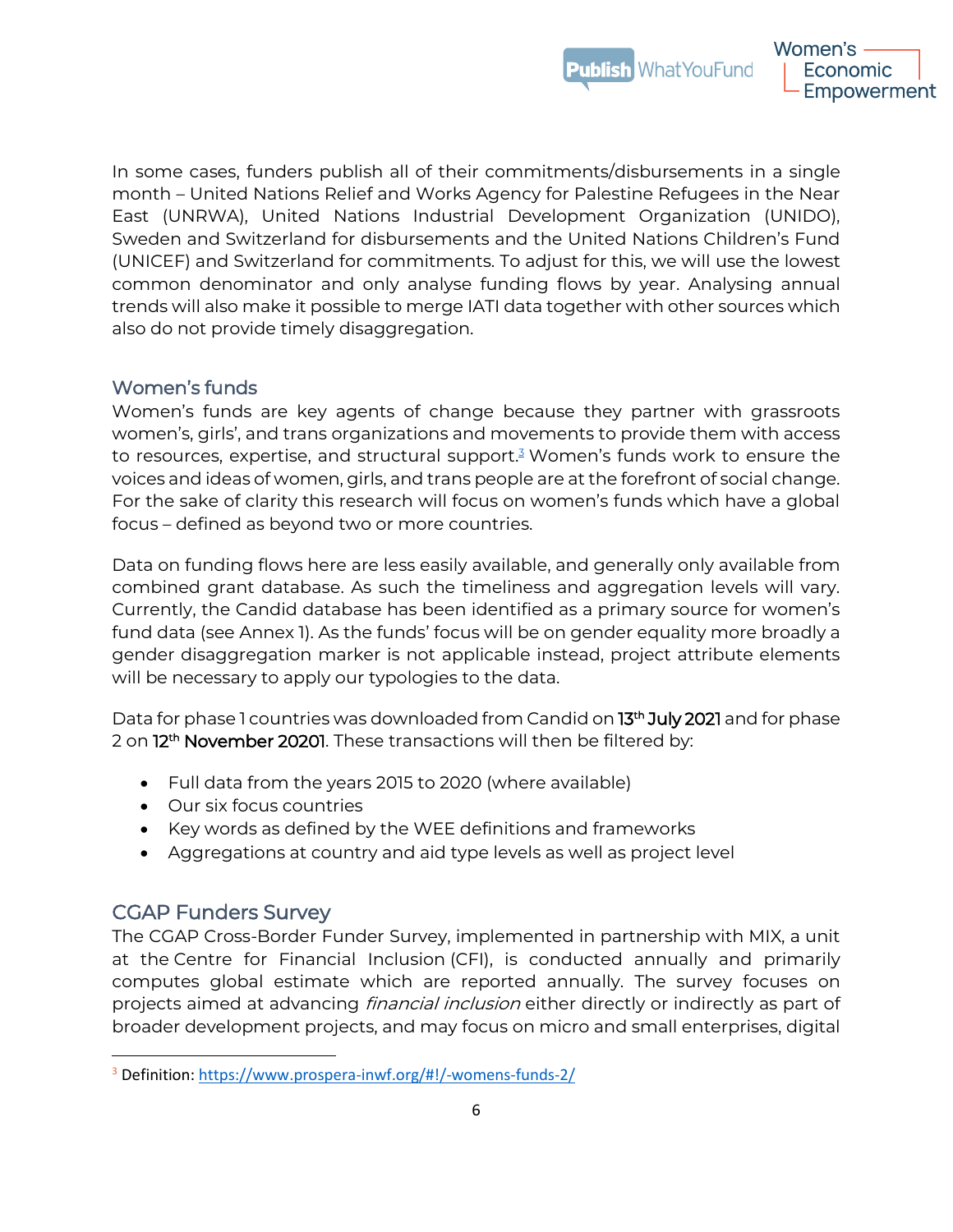finance, women, or youth (among other themes). Primary data is collected from funders who are asked to report the value of commitments that are explicitly focused on financial inclusion. If a funder decides against disclosure, all investment level information will continue to be treated as strictly confidential and only aggregated data will be shared and project level information is disclosed if the project documentation is publicly available online already. The CGAP data aggregation is therefore mixed with some breakdowns only annual and by sector. CGAP survey data was received for the survey years 2015-2019 for our six focus countries.

### <span id="page-6-0"></span>Merging the data

The WEE project will build six county datasets using these four data sources in order to map aid funding flows. The alternative to this is an analysis of data across the aid chain laterally I.E analysing funding flows across multilaterals or bilaterals separately (this is the most common approach taken by organisations analysing aid data to date). Bringing data together into country datasets offers a unique opportunity to analyse total spends in each country. The following steps have been outlined to build the country datasets. See Annex 2 for a record of how the column names which were appended.

| Step 1<br>Download<br>data (IATI,<br>CRS, CGAP,<br>WF)                                                                        | Step 2<br>Import<br>missing data<br>(descriptions<br>+ gender<br>marker)                                                                        | Step 3<br>Append and merge<br>data by country                                                               | Step 4<br>Remove<br>duplicates<br>across data<br>sets                                                                             | Step 5<br>Remove<br>double<br>counting (IATI<br>only)                                                                        | Step 6<br>Perform key<br>word<br>search/sector<br>filters to<br>apply the<br><b>WEE</b><br>classification | Step 7<br>Analysis<br>and<br>visualisation<br>of funding<br>flows                                                       |
|-------------------------------------------------------------------------------------------------------------------------------|-------------------------------------------------------------------------------------------------------------------------------------------------|-------------------------------------------------------------------------------------------------------------|-----------------------------------------------------------------------------------------------------------------------------------|------------------------------------------------------------------------------------------------------------------------------|-----------------------------------------------------------------------------------------------------------|-------------------------------------------------------------------------------------------------------------------------|
| Note: data<br>sets which<br>update<br>more<br>frequently<br>then<br>annually<br>should be<br>downloaded<br>on the same<br>day | Different IATI<br>elements can<br>be<br>downloaded<br>from the<br>various IATI<br>portals. The<br>Country<br>Downloader<br>provided the<br>main | 1. Append column<br>names<br>2. Merge coded<br>columns E.G Org.<br>type/Aid<br>type/Sectors/Finance<br>type | Identify and<br>remove<br>duplicate<br>international<br>funder<br>activities<br>across the<br>data sources<br>at<br>international | 1. Find and<br>remove<br>matches<br>between<br>activity<br>international<br>funder/<br>agency and<br>implementing<br>partner | Use wild card<br>/ exact word<br>search                                                                   | Tableau<br>and Excel<br>will be used<br>to visualise<br>trends in<br>spending<br>across the<br><b>WEE</b><br>categories |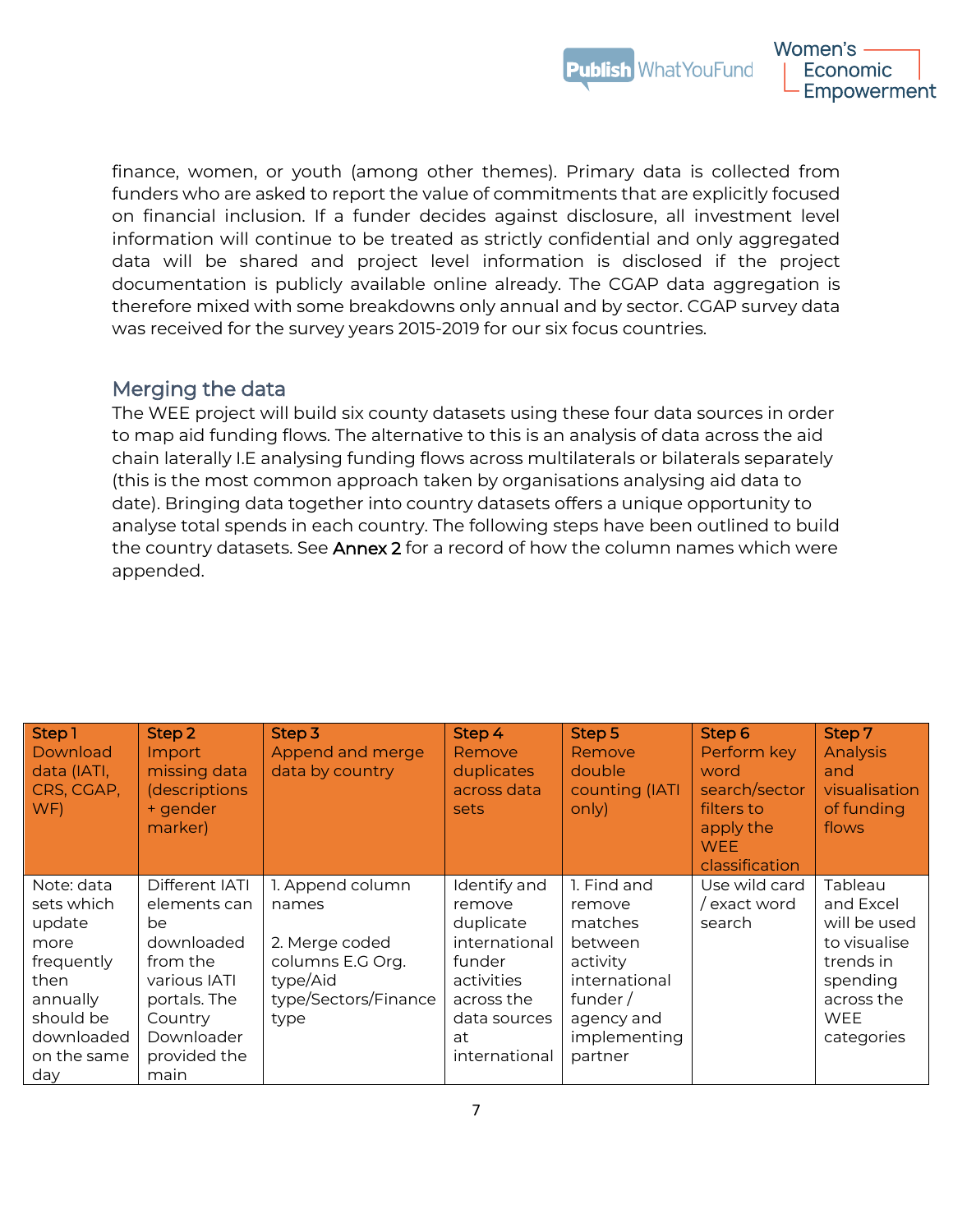

| download,     | funder     |  |  |
|---------------|------------|--|--|
| whilst        | name level |  |  |
| descriptions  |            |  |  |
| and the       |            |  |  |
| gender        |            |  |  |
| marker had    |            |  |  |
| to be         |            |  |  |
| imported      |            |  |  |
| from the      |            |  |  |
| Query builder |            |  |  |
| and D-portal  |            |  |  |
| respectively. |            |  |  |

## <span id="page-7-0"></span>Data interoperability

When merging data sets together we need to be aware of several data issues which could make the data difficult to compare:

- Double counting especially when using IATI data we need to be aware of two organisations reporting the same funding flow. The IATI community has been grappling with the issue of double counting for some time. Where they have focussed on bringing the CRS and IATI data sets together this has been on [advocating for the use of similar](https://discuss.iatistandard.org/t/how-could-we-achieve-greater-interoperability-between-iati-and-the-dac/1068/4) codes (sector, country etc.) and keeping these up to date in order to better convert CRS data to the IATI standard.
- Duplication due to the fact that some international funders report to multiple databases E.G the Gates foundation reports to the IATI registry, to the CRS system and the CGAP. We therefore need to remove duplication of activities in this way as well.
- Data frequency primarily with IATI data. We can use an approach of filtering out the last six months of the last full year in order that we are comparing actual spend rather than publication rates, this only needs to be done when making comparisons of funding.
- Data aggregations aggregations vary across the datasets, for IATI these will primary be at project level whilst for CRS there are still a lot of funders who publish to annual sector level disbursements and commitments only.
- Timeliness Because the timeliness of data varies between the data sources which also intersects with the different aggregation levels we have to apply the lowest common denominator which in this case is annual, so data will be analysed by annual spending trends.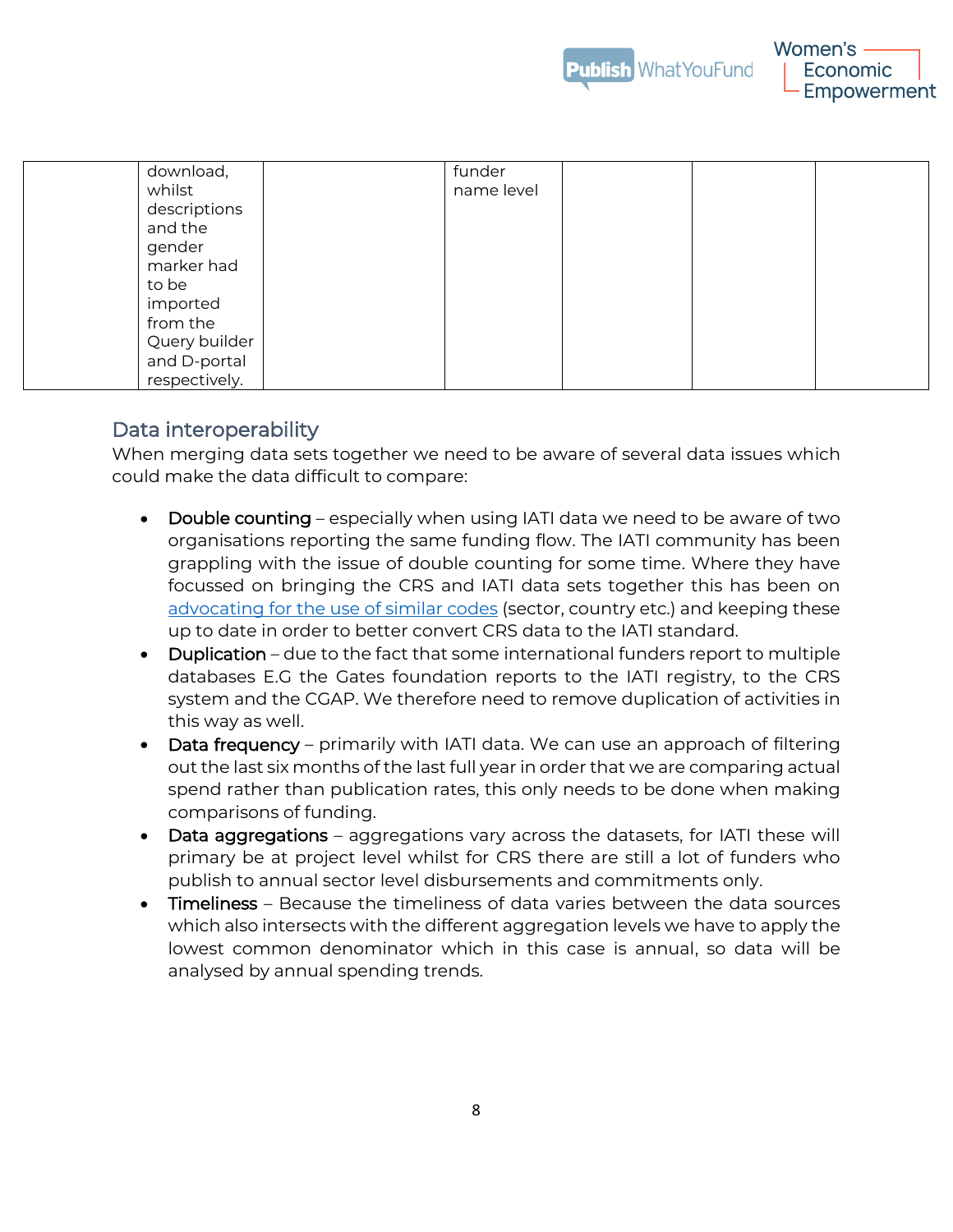### <span id="page-8-0"></span>Country datasets

Once the data has been collated into six separate country worksheets it will be made robust and comparable by removing duplications and double counts.

### <span id="page-8-1"></span>**Duplicates**

It was decided to take an approach of combining the datasets by identifying overlaps in international funder names and removing the entire publishers' data from one of the data sources. There are two options for merging the international funders' names across the data sources: 1. removing any non-IATI data from publishers which overlap or 2. comparing the data quality of the international funders to decide which data source will be retained.

The two main data sources for our research are CRS and IATI. For this reason, the more complex second approach of comparing the data quality across the duplicated international funders was made before removal of one of these data sets. For example, the UNDP only publishes data about their core contributions to the CRS so, we can retain their IATI data for better quality descriptions. For others it might make more sense to retain the CRS data. For the CAGP and Candid data option 1 was used. Publisher names were compared to the merged CRS and IATI dataset and were removed automatically from CGAP and CANDID where a match was found.

Research to match international funder and agency names across CRS, IATI, CANDID and CGAP has been done. A summary of the counts of overlapping international funders' names are shown in the table below for Kenya to give an idea of the extent of overlapping publication. See Annex 3 for a full list the duplicates identified across all data sources.

| Data sources<br>(unique count of<br>publishers) | <b>CRS</b> | <b>IATI</b> | <b>CGAP</b> | Candid |
|-------------------------------------------------|------------|-------------|-------------|--------|
|                                                 | N/A        | 59          | 20          |        |
| CRS matches                                     |            |             |             |        |
|                                                 | 59         | N/A         | 20          | חו     |
| <b>IATI</b> matches                             |            |             |             |        |
|                                                 | 20         | 20          | N/A         |        |
| CGAP matches                                    |            |             |             |        |
|                                                 |            | 17          |             | N/A    |
| Candid matches                                  |            |             |             |        |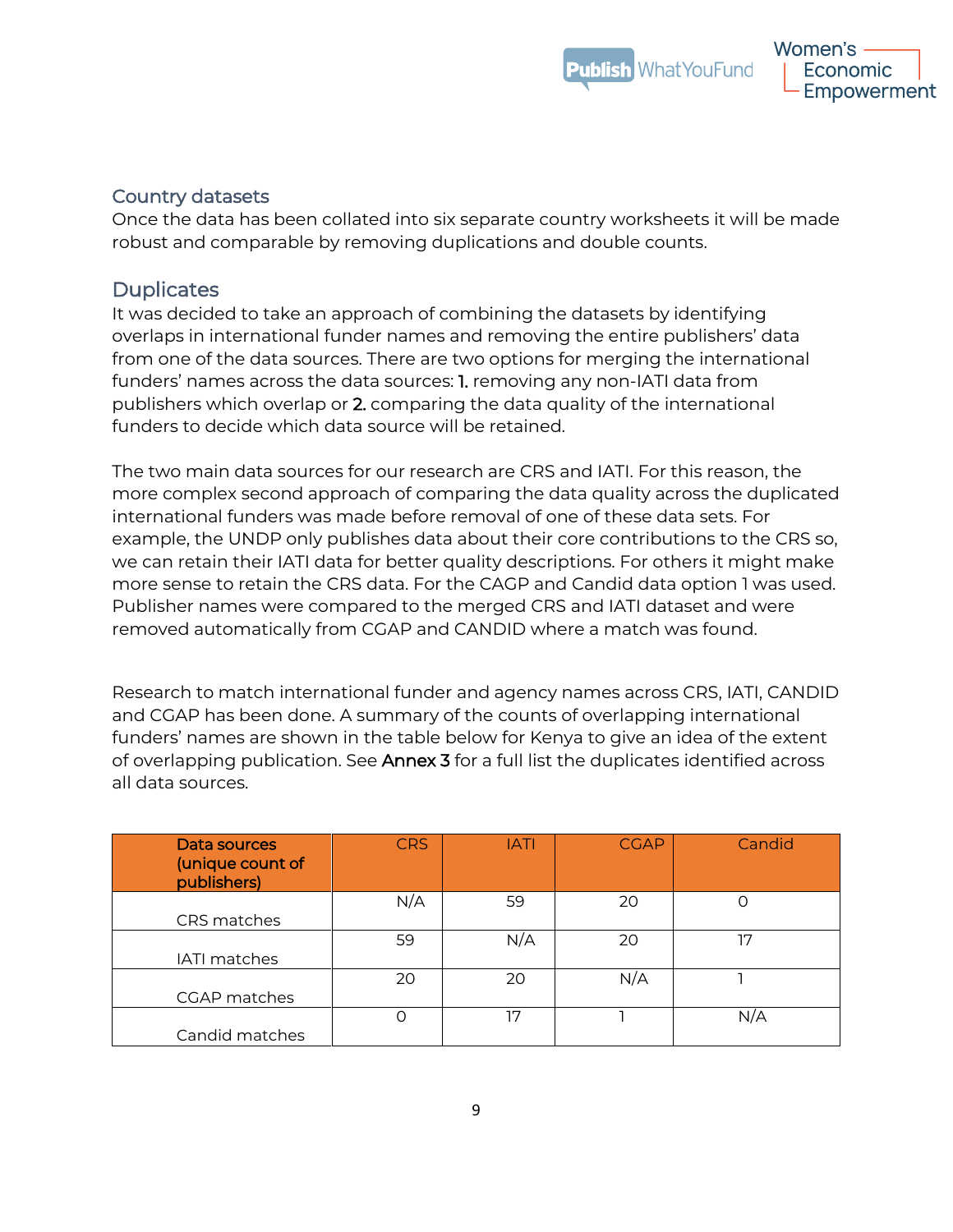In addition to the identification of duplication by name, a year on year check was also made. This was in case an international funder had published duplicate activities across the data sources for less than 5 years. For example, in Bangladesh, IFAD publishes to CRS for the year 2015-2019. But in IATI data they only publish for the years 2015-16 and 2018-19. Therefore, there is only an overlap of data for four years. IFAD's data quality was richer in IATI but for the year 2017 IFAD only reported to CRS so we need to ensure that the CRS data is not filtered as a duplicate for this year.

| Double counts<br><b>Transaction Type</b><br>Finance Type<br>Duplicate | $\mathbf{0}$<br>(Multiple Item +<br>(Multiple Item T<br>(All)<br>v |              |                                                                               |                                           |                                                            |
|-----------------------------------------------------------------------|--------------------------------------------------------------------|--------------|-------------------------------------------------------------------------------|-------------------------------------------|------------------------------------------------------------|
| Year                                                                  | $\sqrt{\mathbb{I}}$ Filtered Loan/ $\sqrt{\mathbb{I}}$ Data source |              | $\mathbf{F}$ Reporting organisation                                           | $\sqrt{\mathbb{I}}$ Provider organisation | $  $ <sub>v</sub> $  $ Title<br>$\blacktriangleright$ Desc |
| $\Box$ 2015                                                           | $\boxdot$ 1                                                        | CRS          | <b>EIFAD</b>                                                                  |                                           |                                                            |
| 2015                                                                  | $\Box$ (blank)                                                     | <b>GIATI</b> | Elnternational Fund for Agricultural Development (IFAD) [XM-DAC-41108]        |                                           |                                                            |
| $\Box$ 2016                                                           | $\boxdot$ 1                                                        | CRS          | <b>EIFAD</b>                                                                  |                                           |                                                            |
| 2016                                                                  | $\Box$ (blank)                                                     | <b>EIATI</b> | Elnternational Fund for Agricultural Development (IFAD) [XM-DAC-41108]        |                                           |                                                            |
| $\Box$ 2017                                                           | $\equiv$ (blank)                                                   | CRS          | <b>EIFAD</b>                                                                  |                                           |                                                            |
| $\Box$ 2018                                                           | $\boxdot$ 1                                                        | CRS          | <b>EIFAD</b>                                                                  |                                           |                                                            |
| 2018                                                                  | $\Box$ (blank)                                                     | <b>GIATI</b> | <b>⊞International Fund for Agricultural Development (IFAD) [XM-DAC-41108]</b> |                                           |                                                            |
| $\Box$ 2019                                                           | $\boxdot$ 1                                                        | CRS          | <b>EIFAD</b>                                                                  |                                           |                                                            |
| 2019                                                                  | $\equiv$ (blank)                                                   | <b>GIATI</b> | <b>⊞International Fund for Agricultural Development (IFAD) [XM-DAC-41108]</b> |                                           |                                                            |
| <b>Grand Total</b>                                                    |                                                                    |              |                                                                               |                                           |                                                            |
|                                                                       |                                                                    |              |                                                                               |                                           |                                                            |

### <span id="page-9-0"></span>Double counts

The WEE project will mitigate this with a simple approach which will identify any activities which have a duplicate reporting international funder name in the provider name column in an attempt to remove the instances of double counting. So, for example, the Netherlands MFA reports activities to IATI. All these activities will be left in that data but, any activities which are reported by another publisher (that is not the NL, MFA) and which lists the NL, MFA as a provider will be removed. This is under the assumption that if the NL, MFA is listed as a provider by other publishers that: 1. The NL, MFA is already reporting the activity and 2. the publisher has published only that activity in its entirety.

#### *Step 1: identifying the international funders with the highest double counts*

A search for the number of times each reporting organisation name is mentioned in all the provider names will be repeated for each country in order to identify the publishers with the highest instances of double counting.

After these initial counts have been made a list of the international funders with the highest instances of double counts will be tallied. These will be capped at anything above 5, as below this it is negligible. For example, In Kenya 33 reporting organisations names were identified which had 5 or more distinct counts in the provider organisations column with an average count of 14 in the later column.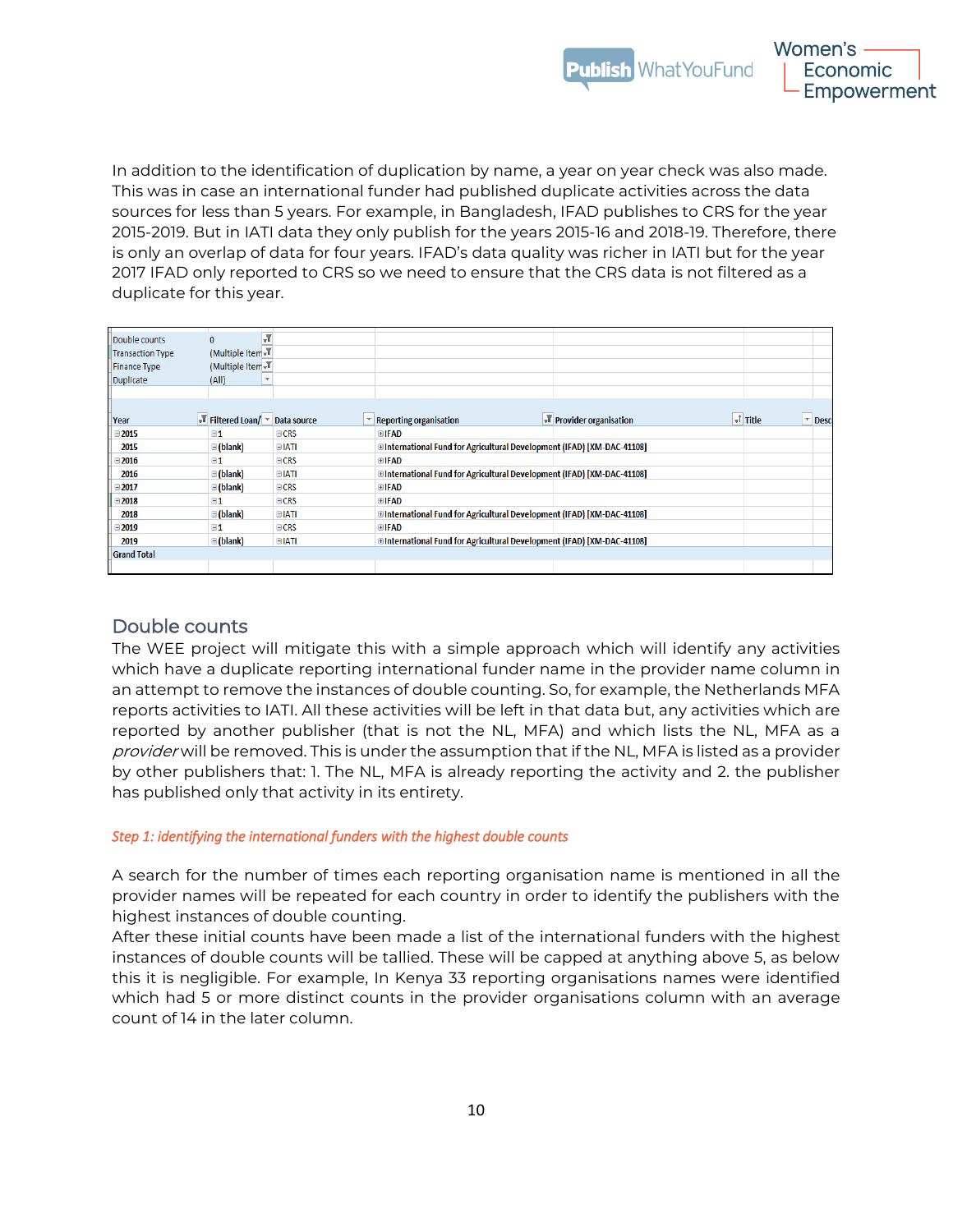

#### *Step 2: identifying the variations of the international funder name*

Once the list of reporting orgs. with the highest double counts has been identified, a more thorough search of the double count activities will be made. The search will be a wild card search to account for differences in spelling and language. This will result in the identification of the provider names which require removal. For example, the NL, MFA reporting name has been identified by 36 other reporting organisations as a provider with 12 written variations. These variations were counted 581 times. So likely there are around 581 activities which require removing.

|                                                                           |                                                       | <b>Distinct Count of</b> |
|---------------------------------------------------------------------------|-------------------------------------------------------|--------------------------|
| <b>Row Labels</b><br>v.                                                   | Count of Provider organisation Reporting organisation |                          |
| <b>Netherlands</b>                                                        | 116                                                   |                          |
| Netherlands - Ministry of Foreign Affairs [XM-DAC-7]                      | 438                                                   |                          |
| Netherlands - Ministry of Foreign Affairs [XM-DAC-7]; Norwegian Refugee C |                                                       |                          |
| Netherlands [NET]                                                         |                                                       |                          |
| Netherlands government                                                    |                                                       |                          |
| Netherlands Ministry of Foreign Affairs - BUZA [XM-DAC-7]                 |                                                       |                          |
| Netherlands Ministry of Foreign Affairs [NL-1]                            |                                                       |                          |
| Netherlands Ministry of Foreign Affairs [XM-DAC-7-]                       |                                                       |                          |
| NETHERLANDS, Government of                                                |                                                       |                          |
| Netherlands. Ministerie van Buitenlandse Zaken                            |                                                       |                          |
| Overseas Development Institute; The Government of Netherlands; The Ma     |                                                       |                          |
| The Netherlands Ministry of Foreign Affairs (DGIS) [XM-DAC-7]             |                                                       |                          |
| <b>Grand Total</b>                                                        | 581                                                   | 36                       |

#### *Step 3: removing the double-counts*

A search for the double counts in the Provider/ Agency name will be made using a pivot table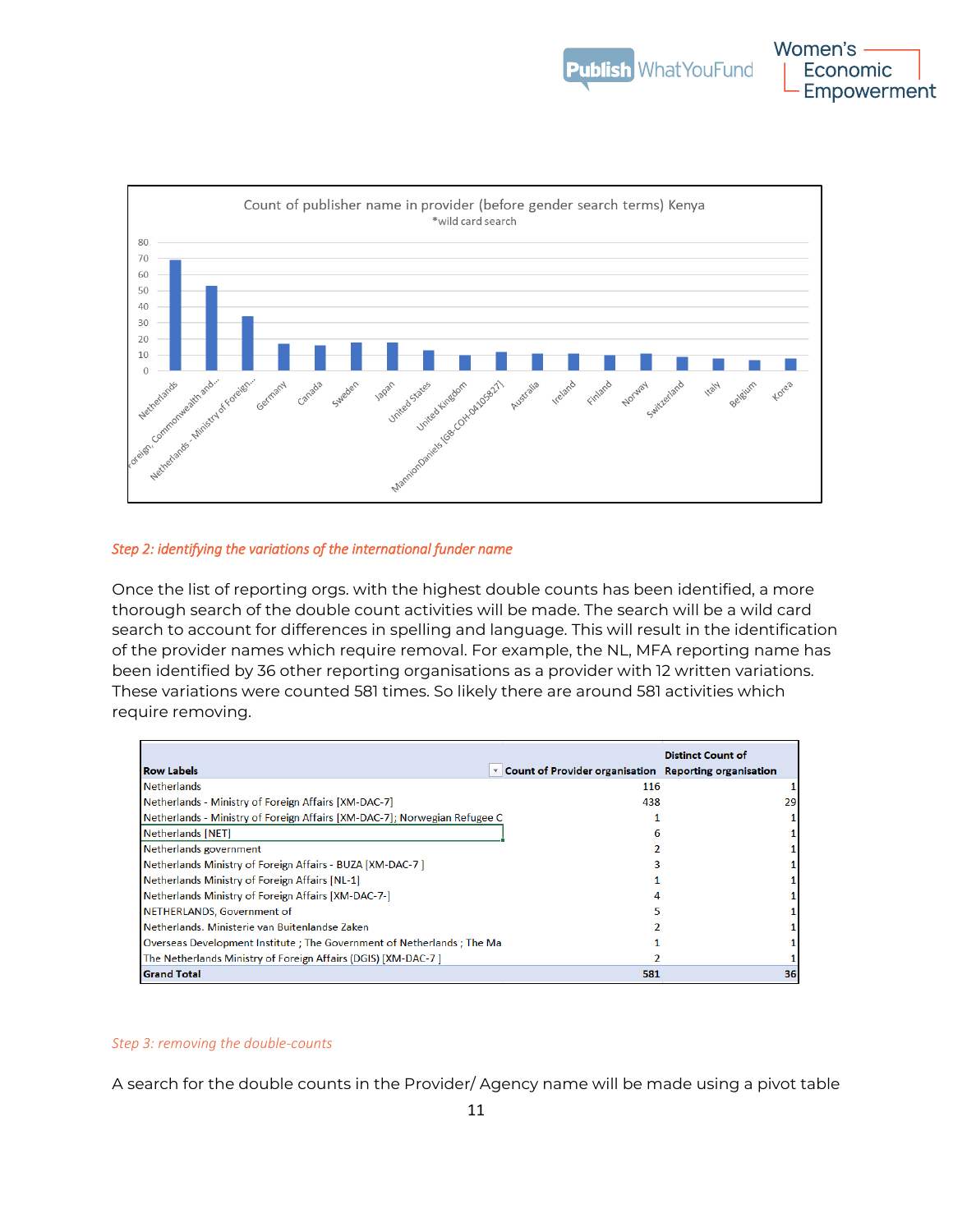in Excel, the benefit of which is that a list of the Unique project Identifiers can also be returned. A tag can then be added to the raw data to mark them for removal.

The non-highlighted rows in in the table below will be marked for removal (using the unique ID & Provider Organisation name). This activity will be repeated for each publisher which has been identified to have 5 or more double counts of their name in the provider column.

| Year |      | ▼ Sector name (3digit)                  | $\sqrt{I}$ Reporting organisation                        | $\triangledown$ Provider organisation                         | T Unique ID             |
|------|------|-----------------------------------------|----------------------------------------------------------|---------------------------------------------------------------|-------------------------|
|      |      | $\Box$ 2015 $\Box$ (blank)              | □ Aqua for All [NL-KVK-27248417]                         | □ Netherlands - Ministry of Foreign Affairs [XM-DAC-7]        | NL-KVK-27248417-2       |
|      | 2015 | (blank)                                 | Retherlands Enterprise Agency [NL-KVK-27378529]          | <b>ENetherlands - Ministry of Foreign Affairs [XM-DAC-7]</b>  | NL-KVK-27378529-2       |
|      | 2015 | (blank)                                 | UN Pooled Funds [XI-IATI-UNPF]                           | □ Netherlands - Ministry of Foreign Affairs [XM-DAC-7]        | XI-IATI-UNPF-MPTFC      |
|      | 2015 | (blank)                                 | UN Pooled Funds [XI-IATI-UNPF]                           | Netherlands - Ministry of Foreign Affairs [XM-DAC-7]          | XI-IATI-UNPF-XM-O       |
|      | 2015 | □ Agriculture, Forestry, Fishing        | Netherlands Enterprise Agency [NL-KVK-27378529]          | <b>E</b> Netherlands - Ministry of Foreign Affairs [XM-DAC-7] | NL-KVK-27378529-1       |
|      | 2015 | <b>Agriculture, Forestry, Fishing</b>   | Netherlands Enterprise Agency [NL-KVK-27378529]          | <b>Netherlands - Ministry of Foreign Affairs [XM-DAC-7]</b>   | NL-KVK-27378529-2       |
|      | 2015 | <b>Agriculture, Forestry, Fishing</b>   | Netherlands Enterprise Agency [NL-KVK-27378529]          | Netherlands - Ministry of Foreign Affairs [XM-DAC-7]          | NL-KVK-27378529-2       |
|      | 2015 | <b>Agriculture, Forestry, Fishing</b>   | E World Agroforestry Centre [XM-DAC-47056]               | □ Netherlands - Ministry of Foreign Affairs [XM-DAC-7]        | XM-DAC-47056-255        |
|      | 2015 | <b>Agriculture, Forestry, Fishing</b>   | ENetherlands - Ministry of Foreign Affairs [XM-DAC-7]    | □ Netherlands - Ministry of Foreign Affairs [XM-DAC-7]        | NL-1-PPR-23130          |
|      | 2015 | <b>Agriculture, Forestry, Fishing</b>   | Netherlands - Ministry of Foreign Affairs [XM-DAC-7]     | <b>Netherlands - Ministry of Foreign Affairs [XM-DAC-7]</b>   | NL-1-PPR-23131          |
|      | 2015 | <b>Agriculture, Forestry, Fishing</b>   | Netherlands - Ministry of Foreign Affairs [XM-DAC-7]     | <b>Netherlands - Ministry of Foreign Affairs [XM-DAC-7]</b>   | NL-1-PPR-23998          |
|      | 2015 | <b>Agriculture, Forestry, Fishing</b>   | Netherlands - Ministry of Foreign Affairs [XM-DAC-7]     | <b>Netherlands - Ministry of Foreign Affairs [XM-DAC-7]</b>   | NL-1-PPR-24073          |
|      | 2015 | <b>Agriculture, Forestry, Fishing</b>   | Netherlands - Ministry of Foreign Affairs [XM-DAC-7]     | Netherlands - Ministry of Foreign Affairs [XM-DAC-7]          | NL-1-PPR-25015          |
|      | 2015 | <b>Agriculture, Forestry, Fishing</b>   | Netherlands - Ministry of Foreign Affairs [XM-DAC-7]     | Netherlands - Ministry of Foreign Affairs [XM-DAC-7]          | NL-1-PPR-25759          |
|      | 2015 | <b>Agriculture, Forestry, Fishing</b>   | Netherlands - Ministry of Foreign Affairs [XM-DAC-7]     | <b>Netherlands - Ministry of Foreign Affairs [XM-DAC-7]</b>   | NL-1-PPR-25765          |
|      | 2015 | <b>Agriculture, Forestry, Fishing</b>   | Netherlands - Ministry of Foreign Affairs [XM-DAC-7]     | <b>Netherlands - Ministry of Foreign Affairs [XM-DAC-7]</b>   | NL-1-PPR-27179          |
|      | 2015 | <b>Agriculture, Forestry, Fishing</b>   | Netherlands - Ministry of Foreign Affairs [XM-DAC-7]     | Netherlands - Ministry of Foreign Affairs [XM-DAC-7]          | NL-1-PPR-28055          |
|      | 2015 | <b>Agriculture, Forestry, Fishing</b>   | Netherlands - Ministry of Foreign Affairs [XM-DAC-7]     | Netherlands - Ministry of Foreign Affairs [XM-DAC-7]          | NL-1-PPR-28056          |
|      | 2015 | <b>Agriculture, Forestry, Fishing</b>   | E Heifer Nederland [NL-KVK-20093733]                     | □ Netherlands government                                      | NL-KVK-20093733-K       |
|      | 2015 | <b>Business &amp; Other Services</b>    | □ Netherlands Enterprise Agency [NL-KVK-27378529]        | □ Netherlands - Ministry of Foreign Affairs [XM-DAC-7]        | NL-KVK-27378529-2       |
|      | 2015 | <b>Business &amp; Other Services</b>    | ENetherlands - Ministry of Foreign Affairs [XM-DAC-7]    | □ Netherlands - Ministry of Foreign Affairs [XM-DAC-7]        | NL-1-PPR-26916          |
|      | 2015 | <b>Education</b>                        | Retherlands Enterprise Agency [NL-KVK-27378529]          | Netherlands - Ministry of Foreign Affairs [XM-DAC-7]          | NL-KVK-27378529-1       |
|      | 2015 | <b>Education</b>                        | Netherlands Enterprise Agency [NL-KVK-27378529]          | <b>Netherlands - Ministry of Foreign Affairs [XM-DAC-7]</b>   | NL-KVK-27378529-2       |
|      | 2015 | <b>Education</b>                        | Netherlands Enterprise Agency [NL-KVK-27378529]          | Netherlands - Ministry of Foreign Affairs [XM-DAC-7]          | NL-KVK-27378529-2       |
|      | 2015 | <b>Education</b>                        | E United Nations Children's Fund (UNICEF) [XM-DAC-41122] | <b>E</b> Netherlands                                          | <b>XM-DAC-41122-Ken</b> |
|      | 2015 | <b>E</b> General Environment Protection | ENetherlands - Ministry of Foreign Affairs [XM-DAC-7]    | □ Netherlands - Ministry of Foreign Affairs [XM-DAC-7]        | NL-1-PPR-23716          |
|      | 2015 | <b>General Environment Protection</b>   | Netherlands - Ministry of Foreign Affairs [XM-DAC-7]     | <b>Netherlands - Ministry of Foreign Affairs [XM-DAC-7]</b>   | NL-1-PPR-23856          |
|      | 2015 | <b>General Environment Protection</b>   | Netherlands - Ministry of Foreign Affairs [XM-DAC-7]     | Netherlands - Ministry of Foreign Affairs [XM-DAC-7]          | NL-1-PPR-24401          |
|      | 2015 | <b>General Environment Protection</b>   | E Heifer Nederland [NL-KVK-20093733]                     | □ Netherlands government                                      | NL-KVK-20093733-K       |
|      | 2015 | Government & Civil Society              | E United Nations Children's Fund (UNICEF) [XM-DAC-41122] | <b>E</b> Netherlands                                          | XM-DAC-41122-Ken        |
|      | 2015 | <b>Government &amp; Civil Society</b>   | ENetherlands - Ministry of Foreign Affairs [XM-DAC-7]    | E Netherlands - Ministry of Foreign Affairs [XM-DAC-7]        | NL-1-PPR-23201          |
|      | 2015 | <b>Government &amp; Civil Society</b>   | Netherlands - Ministry of Foreign Affairs [XM-DAC-7]     | Netherlands - Ministry of Foreign Affairs [XM-DAC-7]          | NL-1-PPR-23226          |
|      | 2015 | <b>Government &amp; Civil Society</b>   | Netherlands - Ministry of Foreign Affairs [XM-DAC-7]     | Netherlands - Ministry of Foreign Affairs [XM-DAC-7]          | NL-1-PPR-23921          |
|      | 2015 | Government 8, Chil Society              | Notherlands - Ministry of Foreign Affairs (VM-DAC-7)     | Notherlands - Ministry of Foreign Affairs [VM-DAC-7]          | <b>MIL1.DDD.32041</b>   |

## <span id="page-11-0"></span>Data splitting

The country datasets provide an excellent resource to analyse total spending flows within each country by pulling together data from multiple sources however, some data will need to be split in order to aid the data analysis.

## <span id="page-11-1"></span>Commitment versus disbursements

Donors publish both commitments data of committed spend and disbursements of actual spend to all four data sources. These two funding flows can obviously not be summed together and require separate analysis, for this reason they will be split in the data sets across the flows. Annex 4 details which transactions types will be used to split these flows. Both the finance type and the flow type variables will be used due to some instances of null values in the finance types.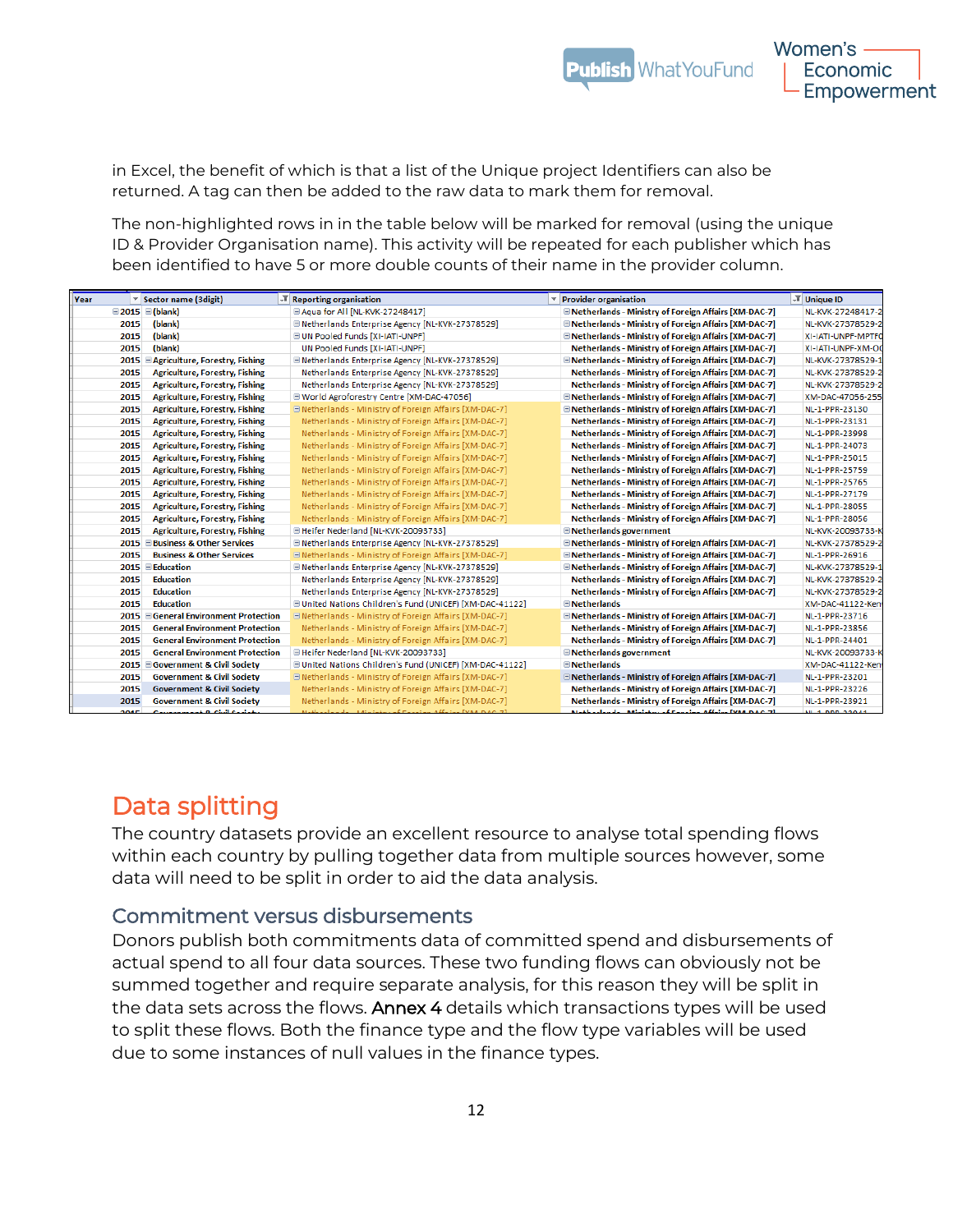### <span id="page-12-0"></span>Grants versus non-grants

Donors also publish a variety of grants and non-grants data across the four data sources. These finance types encompass a variety of different funding flows including concessional loans, standard grants, equity, guarantees and standard loans (see Annex 4 for the variations of codes used). The type of finance used often reflects the type of international funder. For example, private finance focused institutions such as DFIs and investments arms of multilateral institutions will favour loans, equity and guarantees whilst traditional aid sending organisations and foundations favour grants.

The various types of finance flow also have very different aims and outcomes with regards to the types of development impact they seek to affect. For instance, loans funding will often focus on market-based development solutions, for instance microfinance credit, whilst grants flows will often be focussed on more social sectors such as health or education.

An initial analysis of the data started by looking at disbursement flows which inadvertently favoured more grant giving foundations to the detriment of the loan providing organisations. Further research revealed that international funders which favour grants do publish more disbursements, whilst majority loans giving organisations favour the publication of commitments due to the nature of loan structures where commitments are often more transparent than disbursements. As such, it was decided to split each country data out into loan commitments and grant disbursements for further analysis. The below chart of finance types in Nigeria demonstrates that, whilst standard grants do publish close to the same total of commitments and disbursements, the loans types had much higher commitments recorded. A positive effect of this was that we were able to bring the CGAP funder survey data to the fore when splitting loans data due to the greater number of loans being reported there. This was particularly important for the analysis of our WFI component with its focus on micro-finance and financial inclusion.



TOTAL Commitments TOTAL Disbursements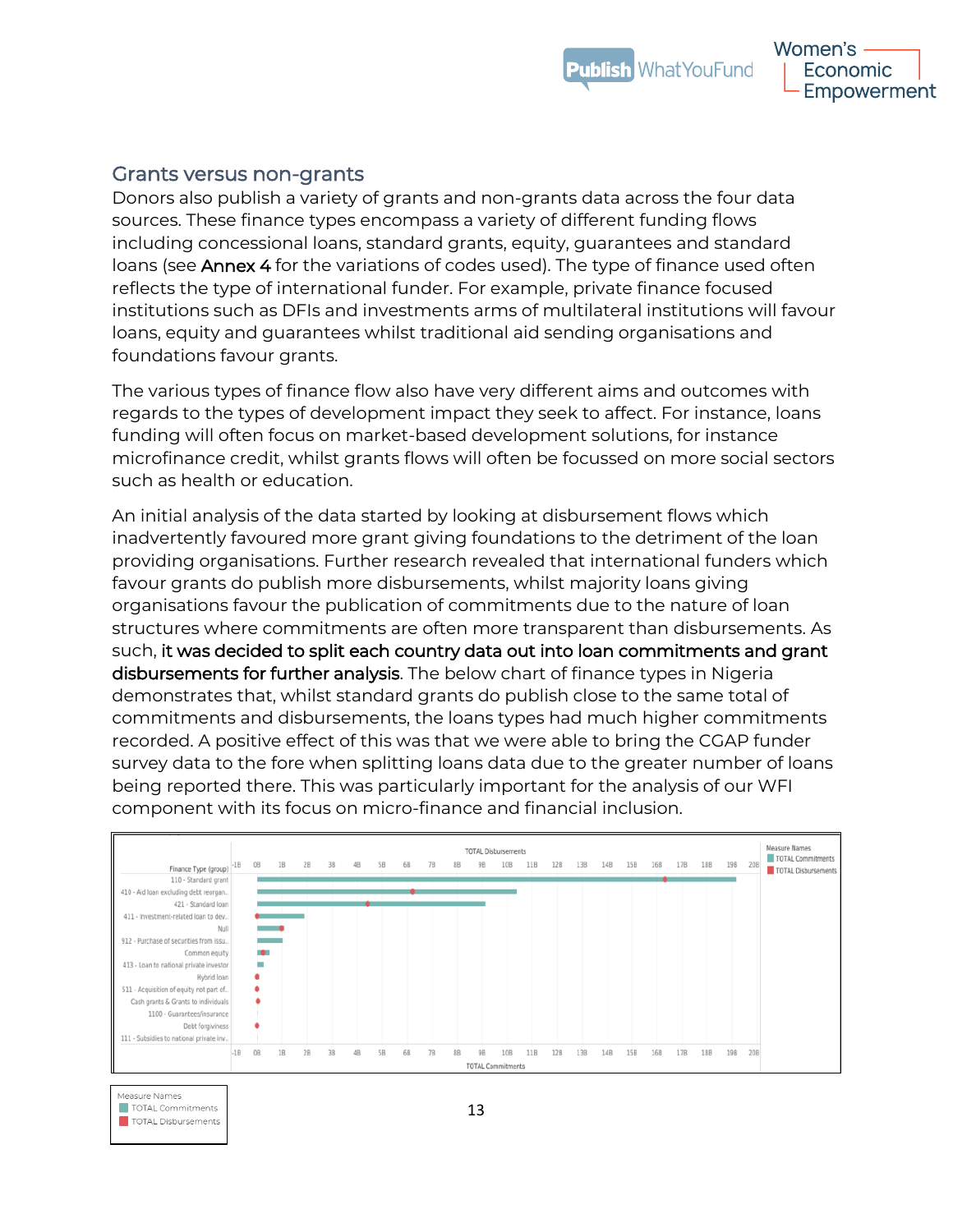## <span id="page-13-0"></span>Data analysis - selecting fields for analysis

For our analysis, we counted the number of projects and organize funding by using unique Project Titles. Similarly, we counted and analysed funding organisations by using a merged version of the Reporting organisation and Provider Organisation columns. This was in order to capture the lower level of detail of sub-agencies from provider organisations in our analysis of the reporting organisations.

## Negative commitment values

During our analysis of non-grants commitments, we noticed that there were a number of projects that included negative commitment values. Upon further research we found that the International Development Association (World Bank) was the only loan giving organisation which published these negative commitments. They were labelled in the IATI data as loan adjustments, I.e., when a project falls under budget, rather than leave the commitment amount the same and allow final disbursements to be lower, the IDA adjusted their commitments accordingly so that the two would match. Our approach in dealing with these negative values was that they were relevant to our research so long as the initial commitment was inside our time frame (2015-2019), meaning we would capture all the commitments made on the project. To remove the negative commitments that weren't relevant to our research, we went through the IATI data to find the date of the initial commitment and removed the negative commitments when this was pre-2015.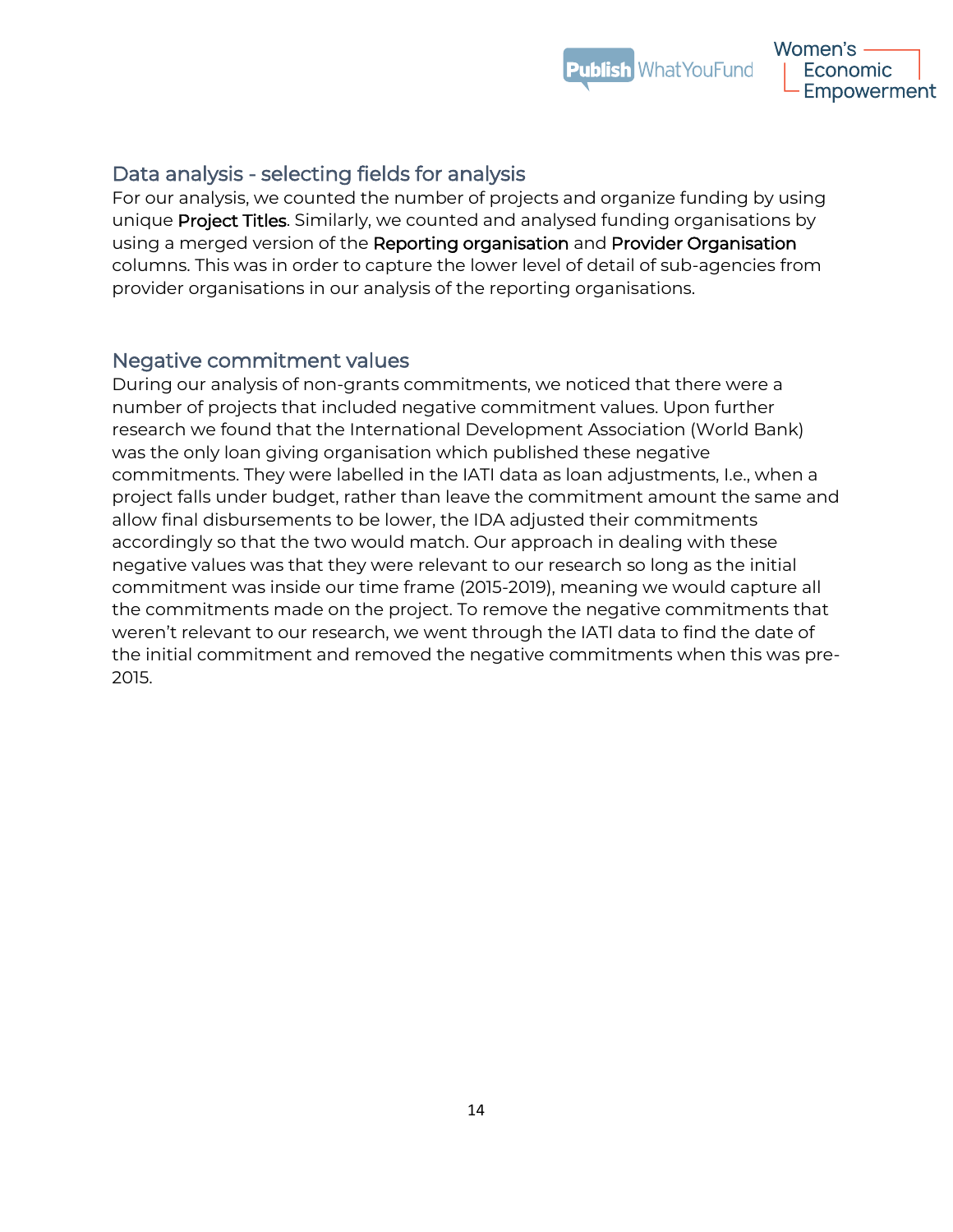

## Annex 1 – Data sources

<span id="page-14-0"></span>

| Name                              | <b>Type</b>                                                        | <b>Organisations</b>              | Primary/<br>secondar                                                                   | <b>Gender</b><br>disaggregate<br>$d$ ?                                        | <b>Frequency of</b><br>publication/<br><b>Timeliness</b>                             | Aggregatio<br>ns.                   | Data link                                                                                                               | <b>Funding source</b>                                            | <b>Double</b><br>counting notes             |
|-----------------------------------|--------------------------------------------------------------------|-----------------------------------|----------------------------------------------------------------------------------------|-------------------------------------------------------------------------------|--------------------------------------------------------------------------------------|-------------------------------------|-------------------------------------------------------------------------------------------------------------------------|------------------------------------------------------------------|---------------------------------------------|
| CGAP<br>Funders<br>survey<br>data | Financial<br>inclusion<br>research                                 | Financial<br>inclusion<br>funders | Primary<br>survey<br>data                                                              | Yes 'women'<br>marker                                                         | Annual<br>updates with<br>12- month<br>reporting<br>delay                            | Project/<br>Sector/<br>global level | https://www.cgap.<br>org/sites/default/fil<br>es/publications/201<br>9_12_FocusNote_F<br>under_Survey_201<br>8_data.pdf | Multi/Bi-laterals<br>/DFIs/private<br>sector                     | Some overlap<br>with IATI and<br><b>CRS</b> |
| Candid<br>databas<br>e            | Women's<br>funds/<br>philanthropi<br>es/human<br>rights<br>funding | Primarily US<br>based funders     | Grants<br>databas<br>e of<br>mixed<br>(IRS tax<br>codes &<br>primary<br>reportin<br>g) | Yes, with<br>policy<br>marker<br>using the<br>narrative<br>'women &<br>girls' | Annual<br>updates with<br>12- month<br>reporting<br>delay (but late<br>due to COVID) | Project<br>level                    | https://urgentactio<br>nfund.org/what-<br>we-do/rapid-<br>response-<br>grantmaking/sear<br>ch-grants-<br>database/      | Foundation/<br>corporations<br>/philanthropies/<br>women's funds | Some overlap<br>with IATI and<br><b>CRS</b> |
| IATI data                         | Aid data<br>standard                                               | Global<br>organisations           | Primary<br>reported<br>data                                                            | Yes - with<br>Gender<br>policy<br>marker                                      | Update times<br>$\text{var}$ y –<br>between<br>annual/quarte<br>rly/monthly          | Project<br>level                    | Primarily through<br>the country<br>download tool;<br>https://countrydat<br>a.iatistandard.org/                         | Multi/Bi-<br>laterals/<br>philanthropy/<br><b>NGOs</b>           | Strong overlap<br>with CRS                  |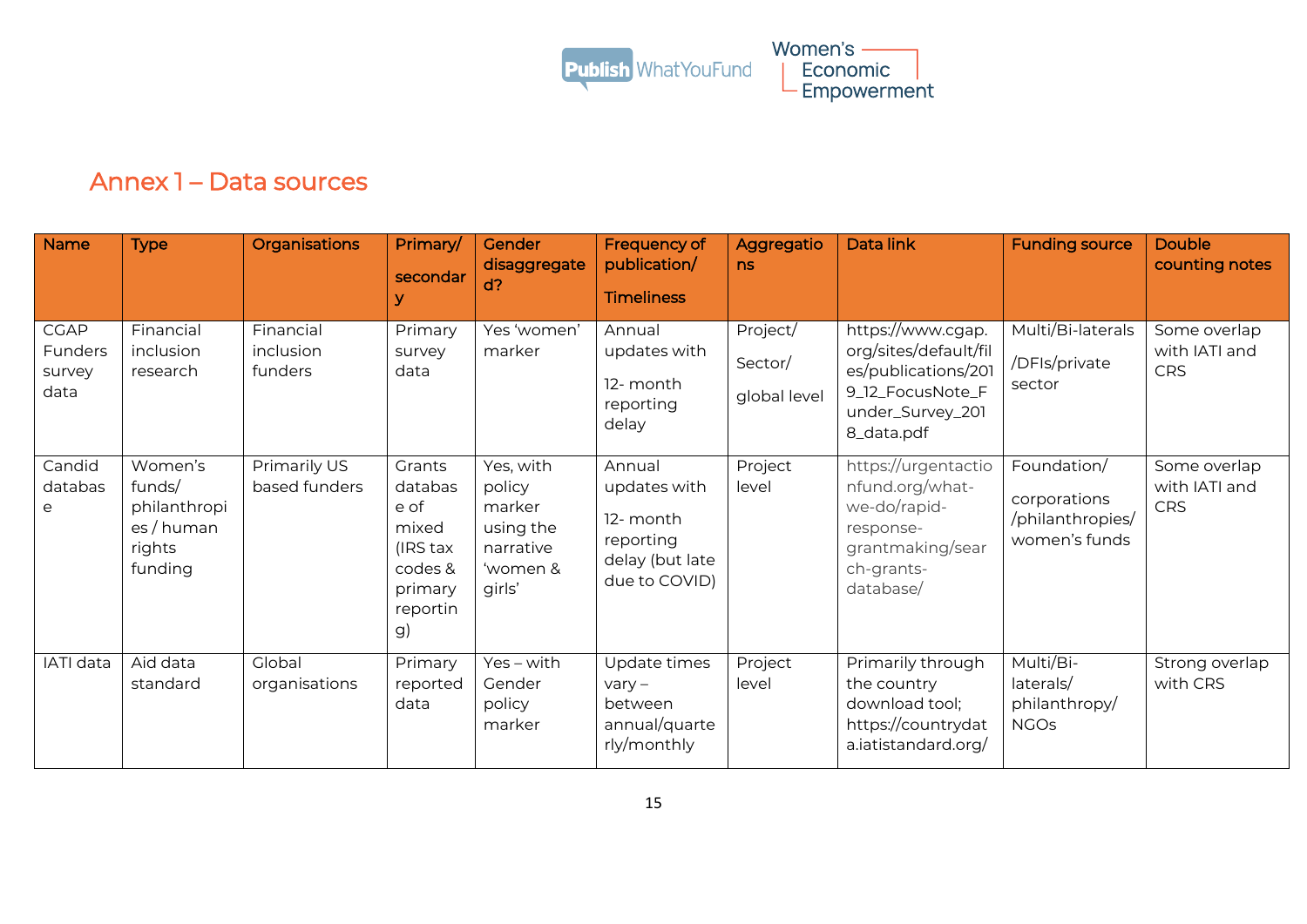|                             | Women's         |
|-----------------------------|-----------------|
| <b>Publish What YouFund</b> | Economic        |
|                             | $L$ Empowerment |

| OECD       | Official ODA | <b>Primarily OECD</b> | Primary  | Yes – with | Annual       | Project       | <b>CRS DATA:</b>     | Bi/multi-        | Strong overlap |
|------------|--------------|-----------------------|----------|------------|--------------|---------------|----------------------|------------------|----------------|
| <b>CRS</b> | statistics   | reporting             | reported | Gender     | updates with | /sector level | https://stats.oecd.o | laterals/foundat | with IATI      |
|            |              | countries with        | data     | policy     | 12-18 month  |               | rg/DownloadFiles.    | ion & UN         |                |
|            |              | some additional       |          | marker     | reporting    |               | aspx?DatasetCode     | organisations    |                |
|            |              |                       |          |            | delay        |               | $=CRS1$              |                  |                |
|            |              |                       |          |            |              |               |                      |                  |                |

# Annex 2 – Appended column record

<span id="page-15-0"></span>

| <b>IATI column name</b>            | <b>OECD CRS column name</b> | <b>CGAP column name</b>        | <b>Candid</b>                               | <b>Description</b>                                                                                          | <b>Notes on filtering</b>                                                              |
|------------------------------------|-----------------------------|--------------------------------|---------------------------------------------|-------------------------------------------------------------------------------------------------------------|----------------------------------------------------------------------------------------|
| <b>Reporting organisation</b>      | Donor name                  | Funder name                    | gm name                                     | Name of the reporting<br>organisation.                                                                      |                                                                                        |
| <b>Provider organisation</b>       | Agency name                 | <b>Managing Department</b>     |                                             | Name of the provider /funder<br>organisation or the sub-agency<br>which is implementing the activity        |                                                                                        |
| Title                              | Project title               | Name of Recipient /<br>Project | grant_subject_tran                          | Title of the project                                                                                        |                                                                                        |
| <b>Reporting Organisation Type</b> |                             | Funder sub-type                | gm_type                                     | Reporting organisations type                                                                                |                                                                                        |
| Aid Type                           | Aid_t                       |                                | recip_strategy_tran/<br>recip_strategy_code | aid type (E.G budget support,<br>policy reform, scholarship, capacity<br>building, core contributions etc.) |                                                                                        |
| <b>Finance Type</b>                | Finance_t                   | $\ast$                         | grant_transaction_tran                      | Loan, grant, equity, cash etc.                                                                              | * This is split out across the columns instead for<br>debt, equity, grant or guarantee |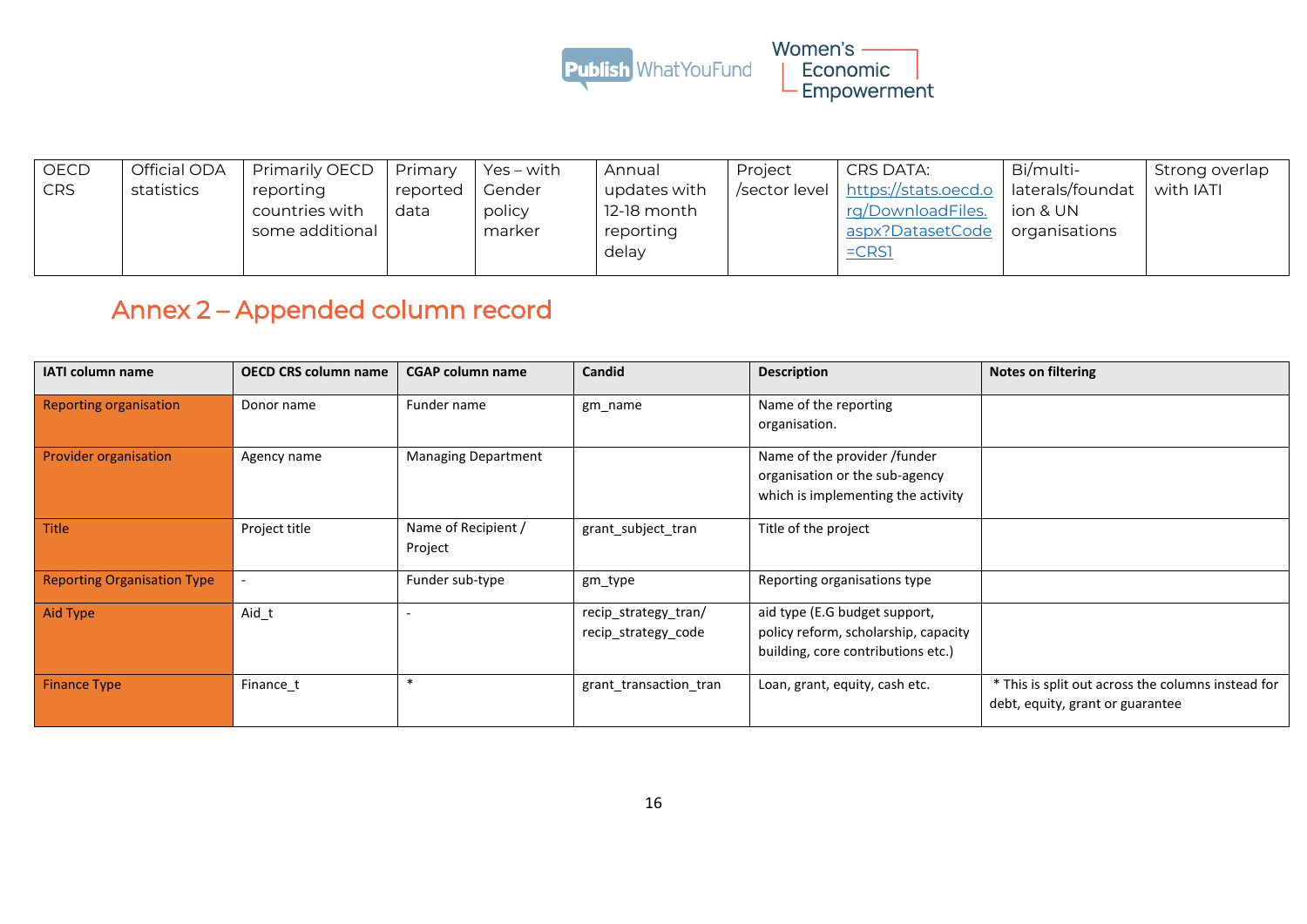

| <b>Receiver Organisation</b>                  | ChannelReportedName    | Primary<br>Recipient/ultimate<br>recipient           | recip_name                                 | Name of the recipient organisation         |                                                                                                             |
|-----------------------------------------------|------------------------|------------------------------------------------------|--------------------------------------------|--------------------------------------------|-------------------------------------------------------------------------------------------------------------|
| <b>Receiver Organisation Type</b>             | ChannelName            | Primary recipient<br>type/ultimate recipient<br>type | recip_organization_tran                    | Recipient org. type                        |                                                                                                             |
| <b>Transaction Type</b>                       | $\mathbf{r}$           |                                                      | paid_auth_flag                             | Transaction type (only IATI and<br>Candid) | For use with the Value variable.<br>Candid: P=Paid; A=Authorized<br>IATI: disbursements; commitment etc     |
| <b>Recipient Country</b>                      | <b>Recipient Name</b>  | Country                                              | recip_country                              | receiving country                          |                                                                                                             |
| Sector category (codes<br>separated, 3-digit) | Sector codes (3-digit) | $\overline{\phantom{a}}$                             | $\overline{\phantom{a}}$                   |                                            |                                                                                                             |
| Sector category (names<br>separated, 3-digit) | Sector name (3digit)   | Sector name (3digit) **                              | Sector name (3digit) **                    |                                            | ** Merged with IATI/CRS 3-digit sector name                                                                 |
| Sector (code separated, 5-<br>digit)          | Purpose code (5-digit) | $\overline{\phantom{a}}$                             | grant_subject_code                         |                                            |                                                                                                             |
| Sector (name separated, 5-<br>digit)          | Purpose name (5-digit) | <b>Final Theme</b>                                   | grant_subject_tran<br>/grant_strategy_tran |                                            |                                                                                                             |
| Calendar Year                                 | Year                   | Survey Year                                          | yr_issued                                  | the year the survey/ data was<br>published |                                                                                                             |
| Description (to be imported)                  | LongDescription        | Comments                                             | description                                |                                            |                                                                                                             |
|                                               | USD_Disbursement       | <b>USD Commitments</b><br>already disbursed          |                                            | USD disbursements                          | CGAP data needs to be used in conjunction with<br>the currency variable as no USD given in original<br>data |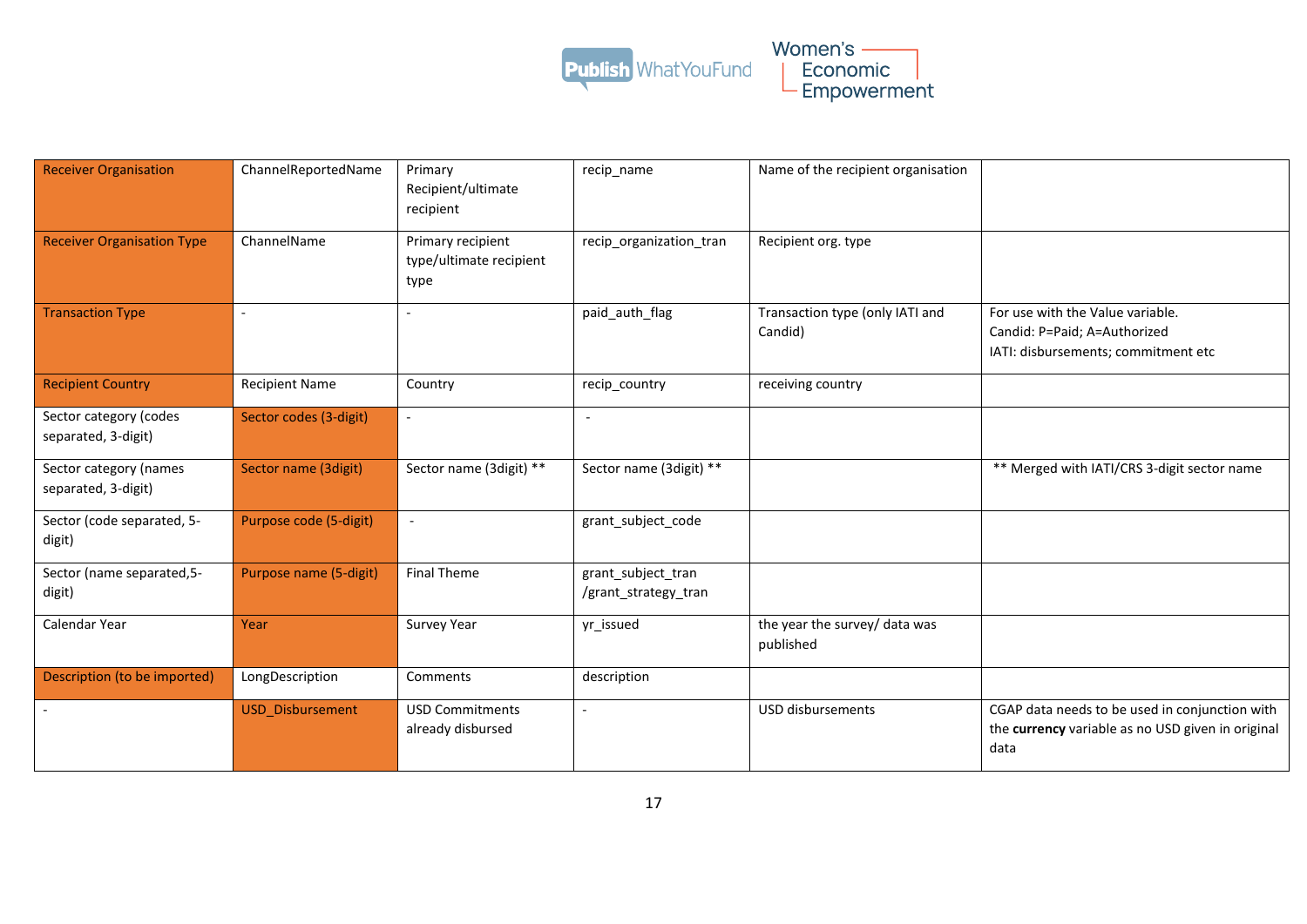

Economic

Empowerment

|                                   | RegionName     | <b>WB Region</b>       |                          |                                                                                                 |                                                                                                                                                                                                                                                  |
|-----------------------------------|----------------|------------------------|--------------------------|-------------------------------------------------------------------------------------------------|--------------------------------------------------------------------------------------------------------------------------------------------------------------------------------------------------------------------------------------------------|
|                                   | USD Commitment | <b>Commitments USD</b> |                          | USD commitments                                                                                 |                                                                                                                                                                                                                                                  |
| <b>IATI</b> Identifier            | <b>CRSID</b>   | Unique ID              | grant_key                | A unique ID for each activity                                                                   |                                                                                                                                                                                                                                                  |
| Gender marker (to be<br>imported) | Gender         | Women                  | ***grant_population_tran | a code for, either gender (IATI,<br>CGAP, CRS) or for the target<br>population (Candid)         | The Candid data needs to be filtered for women<br>& girls using the 'grant_pop_tran' policy marker.<br>*** The Candid code is actually marked for each<br>population type, so this will need to be filtered<br>for 'women and girls' + 'widowed' |
| <b>Value USD</b>                  |                |                        | amount                   | a mixed value variable with<br>disbursements and commitments<br>combined that require filtering | Use Transaction variable to filter for both.<br>The IATI values need to be filtered for<br>Disbursements and Expenditure The candid<br>values need to be filtered for P                                                                          |

## Annex 3 – Identification of duplicates

## CGAP duplicates

<span id="page-17-1"></span><span id="page-17-0"></span>

| <b>Funder Name (CGAP - 6</b><br>countries only) | <b>CGAP CRS match</b><br>(Kenya) | <b>CGAP IATI match</b><br>(Kenya) | <b>CGAP CRS match</b><br>(Bangladesh) | <b>CGAP IATI match</b><br>(Bangladesh) | <b>CGAP CRS match</b><br>(Nigeria) | CGAP IATI match (Nigeria)        |
|-------------------------------------------------|----------------------------------|-----------------------------------|---------------------------------------|----------------------------------------|------------------------------------|----------------------------------|
| <b>AFD Proparco</b>                             | #N/A                             | AFD Proparco                      | France, Proparco (Agency<br>name)     | No                                     | France, Proparco<br>(Agency name)  | No                               |
| <b>African Development</b><br><b>Bank</b>       | African<br>Development<br>Bank   | African Development<br>Bank       | N/A                                   | N/A                                    | African<br>Development<br>Bank     | African Development Bank [46002] |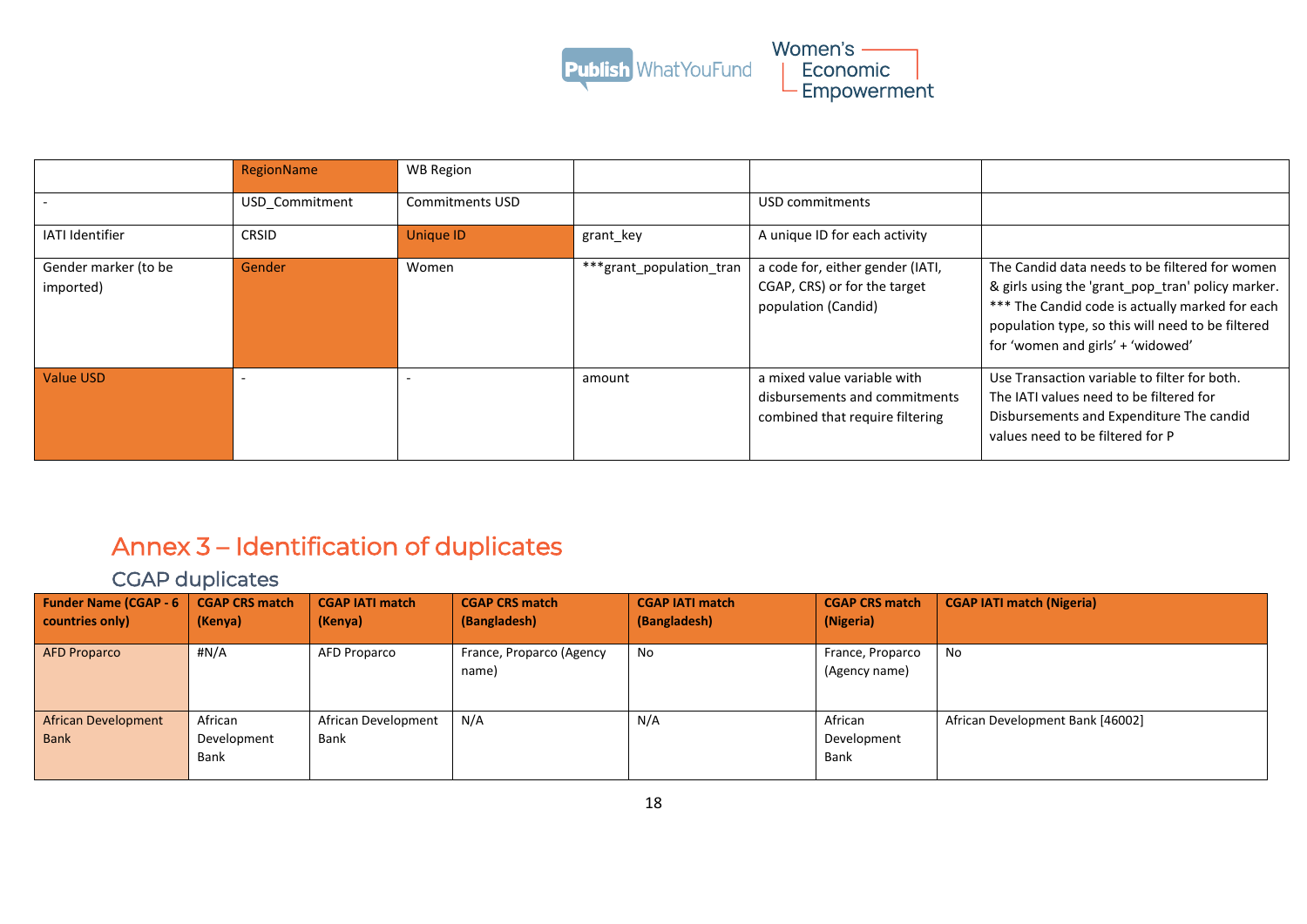

| AICS (Italy)                                                          | AICS (Italy)                                                       | AICS (Italy)                                                       | N/A                                                             | N/A                                                                              | $\sim$                                    |                                                                                                                                        |
|-----------------------------------------------------------------------|--------------------------------------------------------------------|--------------------------------------------------------------------|-----------------------------------------------------------------|----------------------------------------------------------------------------------|-------------------------------------------|----------------------------------------------------------------------------------------------------------------------------------------|
| <b>Asian Development</b><br><b>Bank</b>                               | Asian<br>Development<br>Bank                                       | Asian Development<br>Bank                                          | Asian Development Bank                                          | Asian Development Bank<br>[XM-DAC-46004]                                         | $\sim$                                    |                                                                                                                                        |
| Australian department<br>of foreign affairs and<br>trade (DFAT)       | Australian<br>department of<br>foreign affairs and<br>trade (DFAT) | Australian<br>department of<br>foreign affairs and<br>trade (DFAT) | Australian department of<br>foreign affairs and trade<br>(DFAT) | Australian department of<br>foreign affairs and trade<br>(DFAT)                  | $\sim$                                    | $\sim$                                                                                                                                 |
| Belgian investment<br>company for<br>development<br>corporation (BIO) | #N/A                                                               | Belgian investment<br>company for<br>development<br>corporation    | <b>No</b>                                                       | <b>No</b>                                                                        | <b>No</b>                                 | <b>No</b>                                                                                                                              |
| <b>Bill &amp; Melinda Gates</b><br>Foundation                         | <b>Bill &amp; Melinda</b><br>Gates                                 | <b>Bill &amp; Melinda Gates</b><br>Foundation                      | <b>Bill &amp; Melinda Gates</b><br>Foundation                   | <b>Bill &amp; Melinda Gates</b><br>Foundation                                    | Bill & Melinda<br><b>Gates Foundation</b> | Bill & Melinda Gates Foundation [DAC-1601]                                                                                             |
| <b>Canadian International</b><br><b>Development Agency</b>            | Canadian<br>International<br>Development<br>Agency                 | N/A                                                                | Canadian International<br>Development Agency                    |                                                                                  | $\mathbf{r}$                              |                                                                                                                                        |
| <b>CDC</b>                                                            | No                                                                 | <b>No</b>                                                          |                                                                 | CDC Group plc [GB-COH-<br>03877777]- but we could<br>keep the CGAP 2019 activity | <b>No</b>                                 | CDC Group plc [GB-COH-03877777]<br>CGAP single activity from 2019, IATI from 2018/17, so<br>possible to add them both in with no clash |
| <b>Citi Foundation</b>                                                | Citi Foundation                                                    | $\sharp N/A$                                                       | Citi Foundation                                                 |                                                                                  |                                           |                                                                                                                                        |
| Cordaid                                                               | #N/A                                                               | Cordaid                                                            | N/A                                                             | N/A                                                                              | <b>No</b>                                 | Cordaid [NL-KVK-41160054]                                                                                                              |
| <b>DANIDA</b>                                                         | <b>DANIDA</b>                                                      | N/A                                                                | N/A                                                             | N/A                                                                              | $\sim$                                    | $\sim$                                                                                                                                 |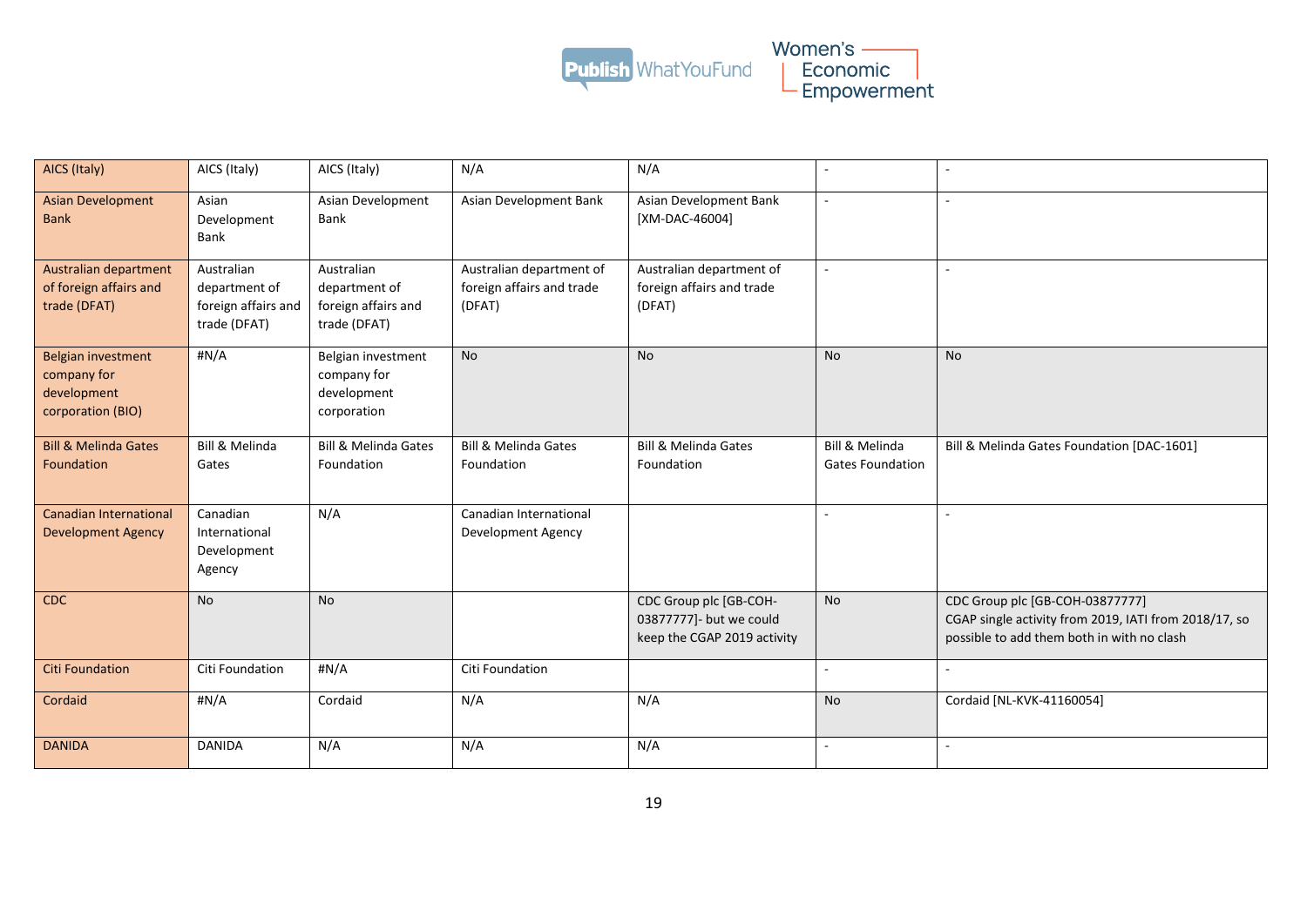

| <b>DFC</b>                                        | <b>No</b>                               | No                          | N/A                                                  | N/A                                               | <b>No</b>                               | No                                                                                                                            |
|---------------------------------------------------|-----------------------------------------|-----------------------------|------------------------------------------------------|---------------------------------------------------|-----------------------------------------|-------------------------------------------------------------------------------------------------------------------------------|
| <b>European Commission</b><br>(EC)                | #N/A                                    | EC                          | EU Institutions/European<br>Commission (Agency name) | European Commission (EC)                          |                                         |                                                                                                                               |
| <b>European Investment</b><br><b>Bank</b>         | #N/A                                    | European Investment<br>Bank | N/A                                                  | N/A                                               |                                         |                                                                                                                               |
| FCDO (formerly DFID)                              | FCDO (formerly<br>DFID)                 | FCDO (formerly DFID)        | UK Foreign Commonwealth<br>Office (Agency name)      | UK - Foreign, Commonwealth<br>Office [GB-GOV-1]   | <b>No</b>                               | UK - Foreign, Commonwealth Office [GB-GOV-1]                                                                                  |
| Finnfund                                          | Finnfund                                | #N/A                        | N/A                                                  | N/A                                               | $\sim$                                  |                                                                                                                               |
| Flourish                                          | #N/A                                    | #N/A                        | <b>No</b>                                            | <b>No</b>                                         | <b>No</b>                               | <b>No</b>                                                                                                                     |
| <b>FMO</b>                                        | #N/A                                    | <b>FMO</b>                  | <b>No</b>                                            | FMO - but merge activities                        | <b>No</b>                               | FMO [NL-KVK-27078545]<br>IATI only has 2 projects from 2017+2018 so we could<br>remove these years from CGAP and add the rest |
| <b>Ford Foundation</b>                            | <b>Ford Foundation</b>                  | $\sharp N/A$                | N/A                                                  | N/A                                               | $\mathbf{r}$                            |                                                                                                                               |
| GIZ                                               | GIZ                                     | #N/A                        | N/A                                                  | N/A                                               | <b>No</b>                               | Germany - Ministry for Economic Cooperation and<br>Development [DE-1]                                                         |
| <b>Global Affairs Canada</b>                      | <b>Global Affairs</b><br>Canada         | Global Affairs Canada       | Global Affairs Canada                                | Global Affairs Canada                             | <b>No</b>                               | Canada - Global Affairs Canada   Affaires Mondiales<br>Canada [CA-3]                                                          |
| <b>ICCO</b>                                       | #N/A                                    | ICCO                        | N/A                                                  | N/A                                               | $\blacksquare$                          |                                                                                                                               |
| <b>ILO</b>                                        | <b>ILO</b>                              | $\sharp N/A$                | <b>International Labour</b><br>Organisation          | N/A                                               | $\sim$                                  |                                                                                                                               |
| <b>International Finance</b><br>Corporation (IFC) | International<br>Finance<br>Corporation | #N/A                        | N/A                                                  | International Finance<br>Corporation [XM-DAC-903] | International<br>Finance<br>Corporation | International Finance Corporation [XM-DAC-903]                                                                                |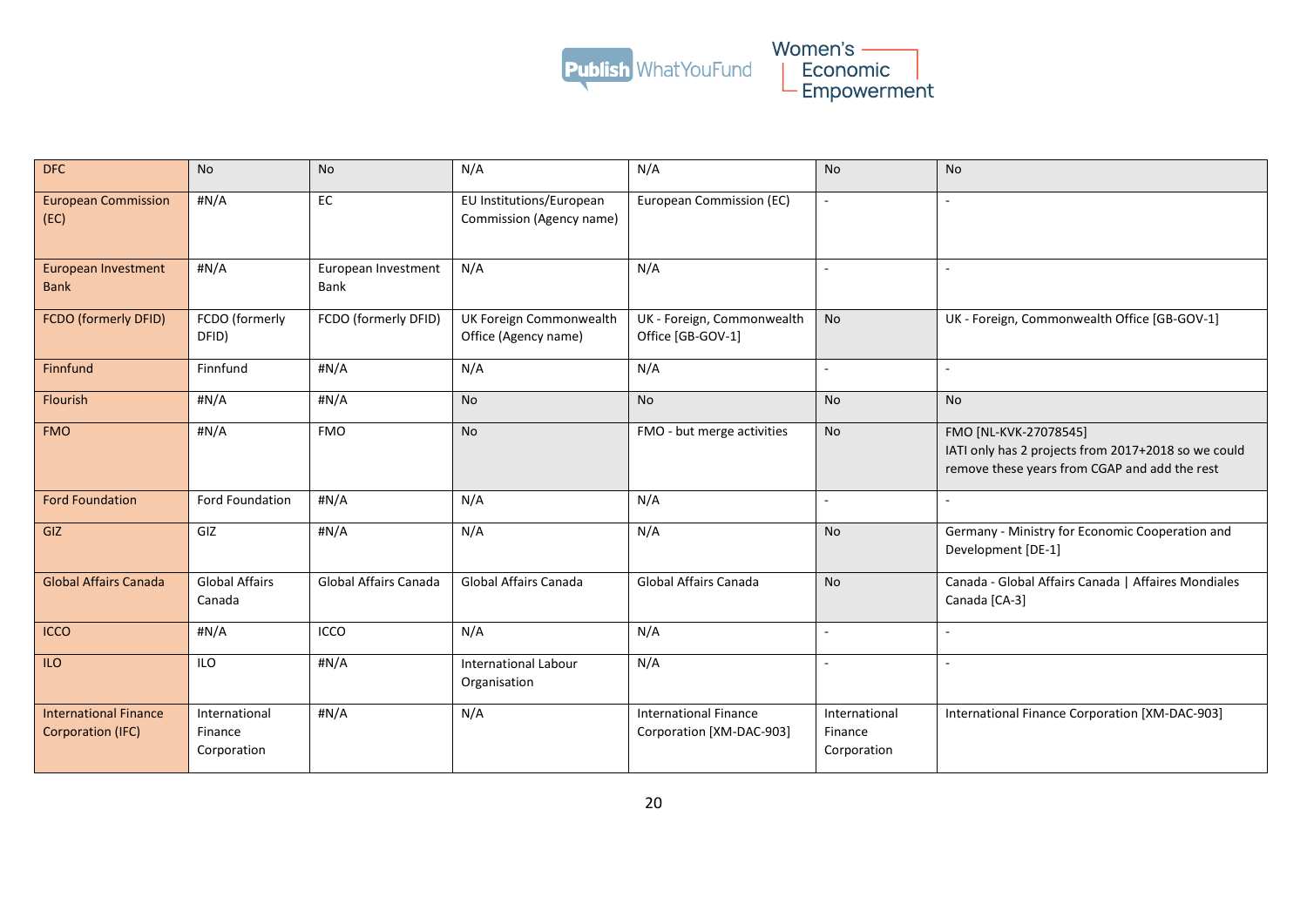

| <b>International Fund for</b><br>Agricultural<br>Development (IFAD) | No                       | <b>No</b>    | <b>IFAD</b>                                                                    | International Fund for<br>Agricultural Development<br>(IFAD)                  | <b>IFAD</b>              | International Fund for Agricultural Development (IFAD)<br>[XM-DAC-41108] |
|---------------------------------------------------------------------|--------------------------|--------------|--------------------------------------------------------------------------------|-------------------------------------------------------------------------------|--------------------------|--------------------------------------------------------------------------|
| <b>JICA</b>                                                         | <b>JICA</b>              | <b>JICA</b>  | <b>JICA</b>                                                                    | <b>JICA</b>                                                                   | $\overline{\phantom{a}}$ |                                                                          |
| <b>KfW</b>                                                          | KfW                      | $\sharp N/A$ | N/A                                                                            | N/A                                                                           | No                       | No                                                                       |
| LuxDev                                                              | #N/A                     | #N/A         | N/A                                                                            | N/A                                                                           | $\overline{\phantom{0}}$ | $\overline{\phantom{a}}$                                                 |
| <b>Mastercard Foundation</b>                                        | Mastercard<br>Foundation | #N/A         | N/A                                                                            | N/A                                                                           | MasterCard<br>Foundation | Mastercard Foundation [CA-CRA_ACR-817387277]                             |
| Norad                                                               | #N/A                     | <b>NORAD</b> | <b>No</b>                                                                      | <b>NORAD</b>                                                                  | $\overline{\phantom{a}}$ |                                                                          |
| <b>Rabobank Foundation</b>                                          | No                       | No           | <b>No</b>                                                                      | No                                                                            | $\overline{\phantom{a}}$ |                                                                          |
| <b>SDC</b>                                                          | #N/A                     | SDC          | Switzerland/Swiss Agency<br>for Development and Co-<br>operation (Agency name) | Switzerland - Swiss Agency<br>for Development and<br>Cooperation (SDC) [CH-4] | $\overline{\phantom{a}}$ |                                                                          |
| <b>SIDA</b>                                                         | SIDA                     | SIDA         | SIDA                                                                           | SIDA                                                                          | $\overline{\phantom{a}}$ | ÷.                                                                       |
| <b>USAID</b>                                                        | <b>USAID</b>             | <b>USAID</b> | <b>USAID</b>                                                                   | <b>USAID</b>                                                                  | No                       | United States Agency for International Development<br>(USAID) [US-GOV-1] |
| <b>Whole Planet</b>                                                 | <b>No</b>                | <b>No</b>    | <b>No</b>                                                                      | No                                                                            | <b>No</b>                | No                                                                       |
| <b>World Bank</b>                                                   | #N/A                     | World Bank   |                                                                                | The World Bank [44000]                                                        | <b>No</b>                | World Bank Trust Funds [XI-IATI-WBTF]                                    |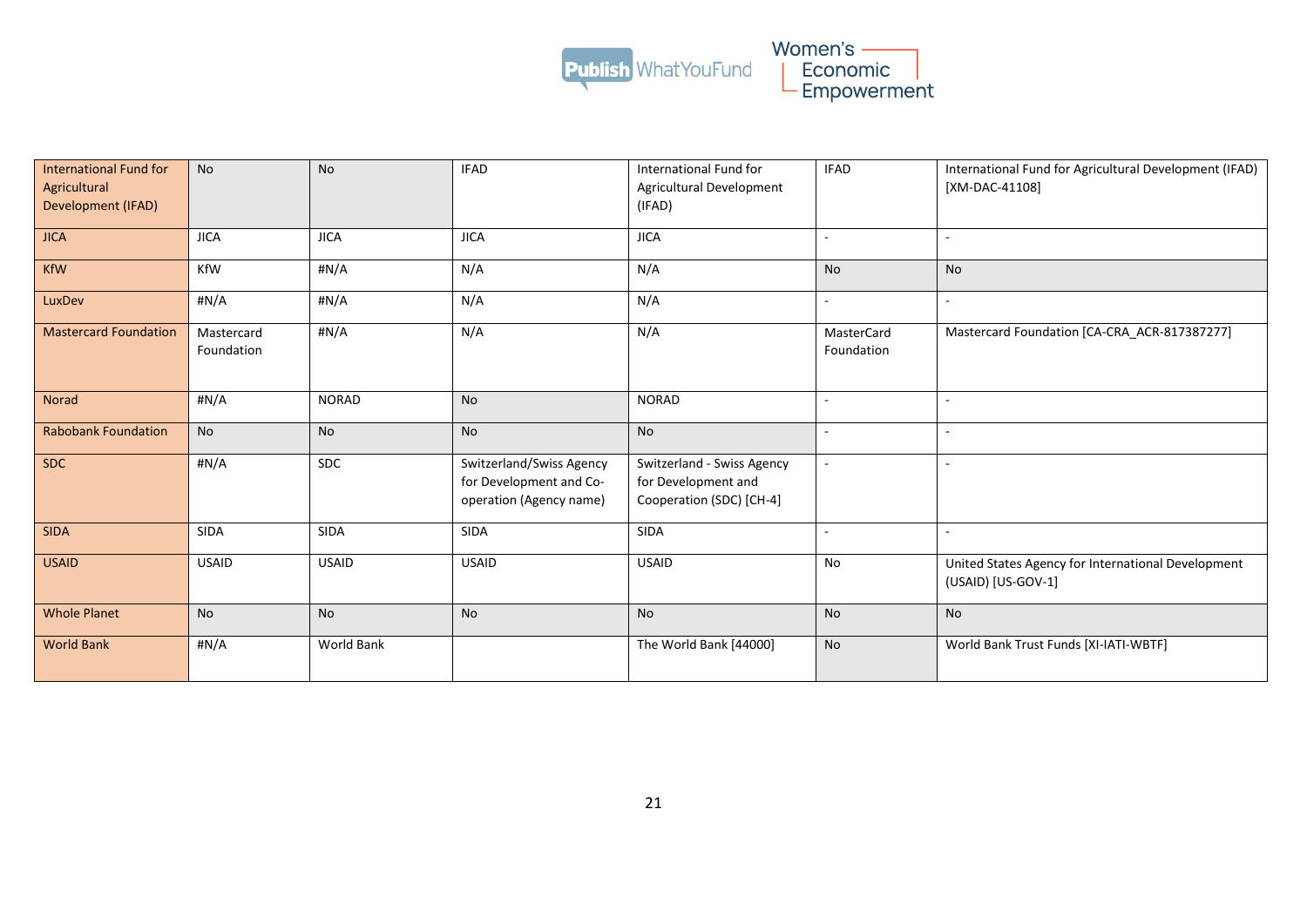|                            | Women's         |  |
|----------------------------|-----------------|--|
| <b>Publish WhatYouFund</b> | Economic        |  |
|                            | $L$ Empowerment |  |

# IATI/CRS duplicates

<span id="page-21-0"></span>

| <b>Match</b>   | <b>Reporting org.</b>                                                                                                         | Provider org.                                                                       | Data        |
|----------------|-------------------------------------------------------------------------------------------------------------------------------|-------------------------------------------------------------------------------------|-------------|
| number         |                                                                                                                               |                                                                                     | sources     |
| $\mathbf{1}$   | Asian Development Bank                                                                                                        | Asian Development Bank (only)                                                       | <b>CRS</b>  |
| $\mathbf{1}$   | Asian Development Bank [XM-DAC-46004]                                                                                         | Asian Development Bank                                                              | <b>IATI</b> |
| $\overline{2}$ | Australia                                                                                                                     | Australian Government + Misc.                                                       | <b>CRS</b>  |
| $\overline{2}$ | Australia - Department of Foreign Affairs and Trade [AU-5]                                                                    | Australia - Department of Foreign Affairs and Trade [AU-5]                          | <b>IATI</b> |
| $\overline{3}$ | <b>Bill &amp; Melinda Gates Foundation</b>                                                                                    | <b>Bill &amp; Melinda Gates Foundation</b>                                          | <b>CRS</b>  |
| $\overline{3}$ | Bill & Melinda Gates Foundation [DAC-1601]                                                                                    | Bill & Melinda Gates Foundation [DAC-1601]                                          | <b>IATI</b> |
| $\overline{4}$ | Canada                                                                                                                        | Global Affairs Canada (only)                                                        | <b>CRS</b>  |
| $\overline{4}$ | Canada - Global Affairs Canada   Affaires mondiales Canada [CA-3]                                                             | Canada - Global Affairs Canada   Affaires mondiales Canada [CA-3]                   | <b>IATI</b> |
| 4.5            | Canada                                                                                                                        | International Development Research Centre                                           | <b>CRS</b>  |
| 4.5            | Canada - International Development Research Centre/Centre de<br>recherches pour le développement international [XM-DAC-301-2] | Multiple agencies                                                                   | <b>IATI</b> |
| 5              | CDC Group plc [GB-COH-03877777]                                                                                               | CDC Group plc [GB-COH-03877777]                                                     | <b>IATI</b> |
| 5              | United Kingdom                                                                                                                | <b>CDC Capital Partners PLC</b>                                                     | <b>CRS</b>  |
| 6              | UK - Department for Business, Energy and Industrial Strategy (BEIS) [GB-<br>GOV-13]                                           | UK - Department for Business, Energy and Industrial Strategy (BEIS) [GB-GOV-<br>13] | <b>IATI</b> |
| 6              | UK - Department for Environment, Food and Rural Affairs [GB-GOV-7]                                                            | UK - Department for Environment, Food and Rural Affairs [GB-GOV-7]                  | <b>IATI</b> |
| 6              | UK - Foreign, Commonwealth and Development Office [GB-GOV-1]                                                                  | UK - Foreign, Commonwealth and Development Office [GB-GOV-1]                        | <b>IATI</b> |
| 6              | United Kingdom                                                                                                                | ALL (excluding Scottish/Welsh; CSSF & PF)                                           | <b>CRS</b>  |
| $\overline{7}$ | Central Emergency Response Fund                                                                                               | Rapid Response                                                                      | <b>CRS</b>  |
| $\overline{7}$ | United Nations Central Emergency Response Fund (CERF) [XM-OCHA-CERF]                                                          | United Nations Central Emergency Response Fund (CERF) [XM-OCHA-CERF]                | <b>IATI</b> |
| 8              | Denmark                                                                                                                       | All                                                                                 | <b>CRS</b>  |
| 8              | Denmark - Ministry of Foreign Affairs, Danida [XM-DAC-3-1]                                                                    | Denmark - Ministry of Foreign Affairs, Danida [XM-DAC-3-1]                          | <b>IATI</b> |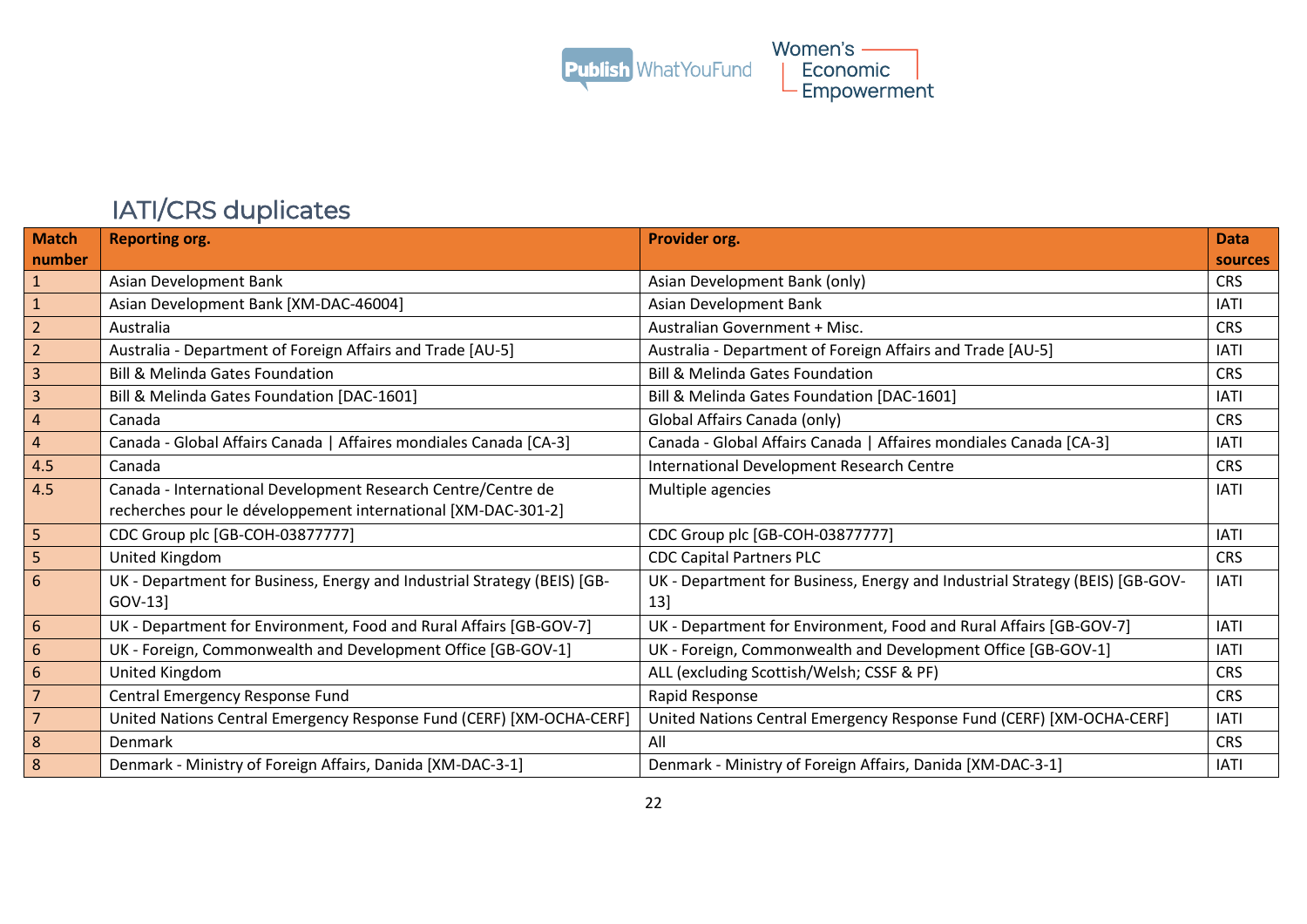

| 9    | <b>EU Institutions</b>                                                            | <b>European Commission (ONLY)</b>                                                                                           | <b>CRS</b>  |
|------|-----------------------------------------------------------------------------------|-----------------------------------------------------------------------------------------------------------------------------|-------------|
| 9    | European Commission - Humanitarian Aid & Civil Protection [XI-IATI-<br>EC_ECHO]   | European Commission - Humanitarian Aid & Civil Protection [XI-IATI-EC ECHO]                                                 | <b>IATI</b> |
| 9    | <b>European Commission - International Partnerships</b>                           | European Commission - International Partnerships                                                                            | <b>IATI</b> |
| 9    | European Commission - Service for Foreign Policy Instruments [XI-IATI-<br>EC_FPI] | European Commission - Service for Foreign Policy Instruments [XI-IATI-EC FPI]                                               | <b>IATI</b> |
| 10   | <b>UNFPA</b>                                                                      | <b>UNFPA</b>                                                                                                                | <b>CRS</b>  |
| 10   | United Nations Population Fund [41119]                                            | United Nations Population Fund [41119]                                                                                      | <b>IATI</b> |
| 11   | Finland                                                                           | ALL (exc. Finnfund)                                                                                                         | <b>CRS</b>  |
| 11   | Finland - Ministry for Foreign Affairs [FI-3]                                     | Finland - Ministry for Foreign Affairs [FI-3]                                                                               | <b>IATI</b> |
| 12   | Food and Agriculture Organisation                                                 | <b>FAO</b>                                                                                                                  | <b>CRS</b>  |
| 12   | Food and Agriculture Organization of the United Nations (FAO) [XM-DAC-<br>41301]  | <b>ALL</b>                                                                                                                  | <b>IATI</b> |
| 13   | France                                                                            | Ministry of Foreign Affairs (ONLY)                                                                                          | <b>CRS</b>  |
| 13   | France - Ministry for Europe and Foreign Affairs [FR-6]                           | France - Ministry for Europe and Foreign Affairs [FR-6]                                                                     | <b>IATI</b> |
| 13.5 | Agence Française de Développement [FR-3]                                          | Agence Française de Développement [FR-3]                                                                                    | <b>IATI</b> |
| 13.5 | France                                                                            | French Development Agency                                                                                                   | <b>CRS</b>  |
| 14   | Gavi, the vaccine alliance [47122]                                                | ALL                                                                                                                         | <b>IATI</b> |
| 14   | <b>Global Alliance for Vaccines and Immunization</b>                              | GAVI                                                                                                                        | <b>CRS</b>  |
| 15   | Germany                                                                           | Foreign Office (ONLY)                                                                                                       | <b>CRS</b>  |
| 15   | Germany - Federal Foreign Office [XM-DAC-5-7]                                     | Germany - Federal Foreign Office [XM-DAC-5-7]                                                                               | <b>IATI</b> |
| 15.5 | Germany                                                                           | Kreditanstalt für Wiederaufbau; Bundesministerium f <sup>3</sup> r Wirtschaftliche<br>Zusammenarbeit und Entwicklung (ONLY) | <b>CRS</b>  |
| 15.5 | Germany - Ministry for Economic Cooperation and Development [DE-1]                | ALL                                                                                                                         | <b>IATI</b> |
| 16   | <b>Global Fund</b>                                                                | <b>Global Fund</b>                                                                                                          | <b>CRS</b>  |
| 16   | The Global Fund to Fight AIDS, Tuberculosis and Malaria [47045]                   | The Global Fund to Fight AIDS, Tuberculosis and Malaria [47045]                                                             | <b>IATI</b> |
| 17   | <b>IFAD</b>                                                                       | <b>IFAD</b>                                                                                                                 | <b>CRS</b>  |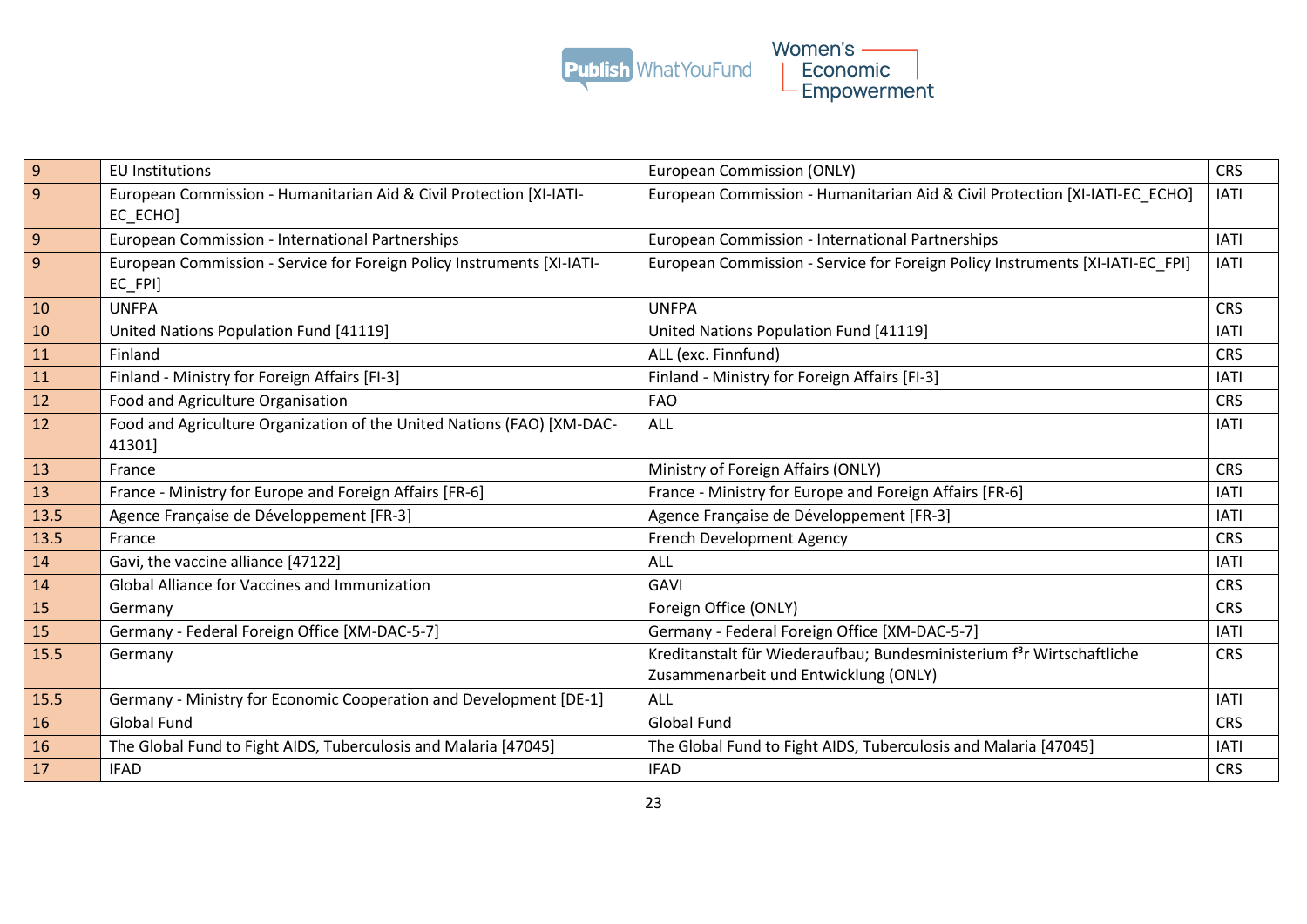

| 17   | International Fund for Agricultural Development (IFAD) [XM-DAC-41108]                        | International Fund for Agricultural Development (IFAD) [XM-DAC-41108]                       | <b>IATI</b> |
|------|----------------------------------------------------------------------------------------------|---------------------------------------------------------------------------------------------|-------------|
| 18   | <b>International Development Association</b>                                                 | <b>IDA</b>                                                                                  | <b>CRS</b>  |
| 18   | The World Bank [44000]                                                                       | International Development Association [44002]                                               | <b>IATI</b> |
| 19   | <b>International Finance Corporation</b>                                                     | <b>International Finance Corporation</b>                                                    | <b>CRS</b>  |
| 19   | International Finance Corporation [XM-DAC-903]                                               | International Finance Corporation [XM-DAC-903]                                              | <b>IATI</b> |
| 20   | <b>International Labour Organisation</b>                                                     | ALL                                                                                         | <b>CRS</b>  |
| 20   | International Labour Organization (ILO) [XM-DAC-41302]                                       | ALL                                                                                         | <b>IATI</b> |
| 21   | Ireland                                                                                      | Department of Foreign Affairs (ONLY)                                                        | <b>CRS</b>  |
| 21   | Ireland - Department of Foreign Affairs and Trade [XM-DAC-21-1]                              | Ireland - Department of Foreign Affairs and Trade [XM-DAC-21-1]                             | <b>IATI</b> |
| 22   | AICS - Agonize Italiana per la Cooperazione allo Sviluppo / Italian Agency                   | AICS - Agenzia Italiana per la Cooperazione allo Sviluppo / Italian Agency for              | <b>IATI</b> |
|      | for Cooperation and Development [XM-DAC-6-4]                                                 | Cooperation and Development [XM-DAC-6-4]                                                    |             |
| 22   | Italy                                                                                        | Direzione Generale per la Cooperazione allo Sviluppo (ONLY)                                 | <b>CRS</b>  |
| 23   | Japan                                                                                        | ALL (exc. Agriculture; prefectures)                                                         | <b>CRS</b>  |
| 23   | Ministry of Foreign Affairs of Japan [XM-DAC-701-2]                                          | Ministry of Foreign Affairs [JP-2] (ONLY)                                                   | <b>IATI</b> |
| 23.5 | Japan                                                                                        | Japan International Cooperation Agency (JICA) [XM-DAC-701-8]                                | <b>CRS</b>  |
| 23.5 | Ministry of Foreign Affairs of Japan [XM-DAC-701-2]                                          | Japanese International Co-operation Agency                                                  | <b>IATI</b> |
| 24   | Korea                                                                                        | Ministry of Foreign Affairs and Trade & Misc.                                               | <b>CRS</b>  |
| 24   | Republic of Korea [KR-GOV-010]                                                               | All (Exc. KOIC & Export-Import bank)                                                        | <b>IATI</b> |
| 24.4 | Korea                                                                                        | Korea International Cooperation Agency                                                      | <b>CRS</b>  |
| 24.4 | Republic of Korea [KR-GOV-010] - KOICA                                                       | Korea International Cooperation Agency [KR-GOV-051]                                         | <b>IATI</b> |
| 24.5 | Korea - Export-import bank                                                                   | Export-Import Bank of Korea                                                                 | <b>CRS</b>  |
| 24.5 | Republic of Korea [KR-GOV-010] -Export-import bank                                           | The Export-Import Bank of Korea(Economic Development Cooperation Fund)<br>[KR-GOV-021]      | <b>IATI</b> |
| 25   | Slovak Aid [XM-DAC-69-2]                                                                     | Slovak Aid [XM-DAC-69-2]                                                                    | <b>IATI</b> |
| 25   | Slovak Republic                                                                              | Slovak Agency for International Deve (SAMRS)                                                | <b>CRS</b>  |
| 25.3 | Ministry of education, science, research and sport of the Slovak republic<br>$[XM-DAC-69-4]$ | Ministry of education, science, research and sport of the Slovak republic [XM-<br>DAC-69-4] | <b>IATI</b> |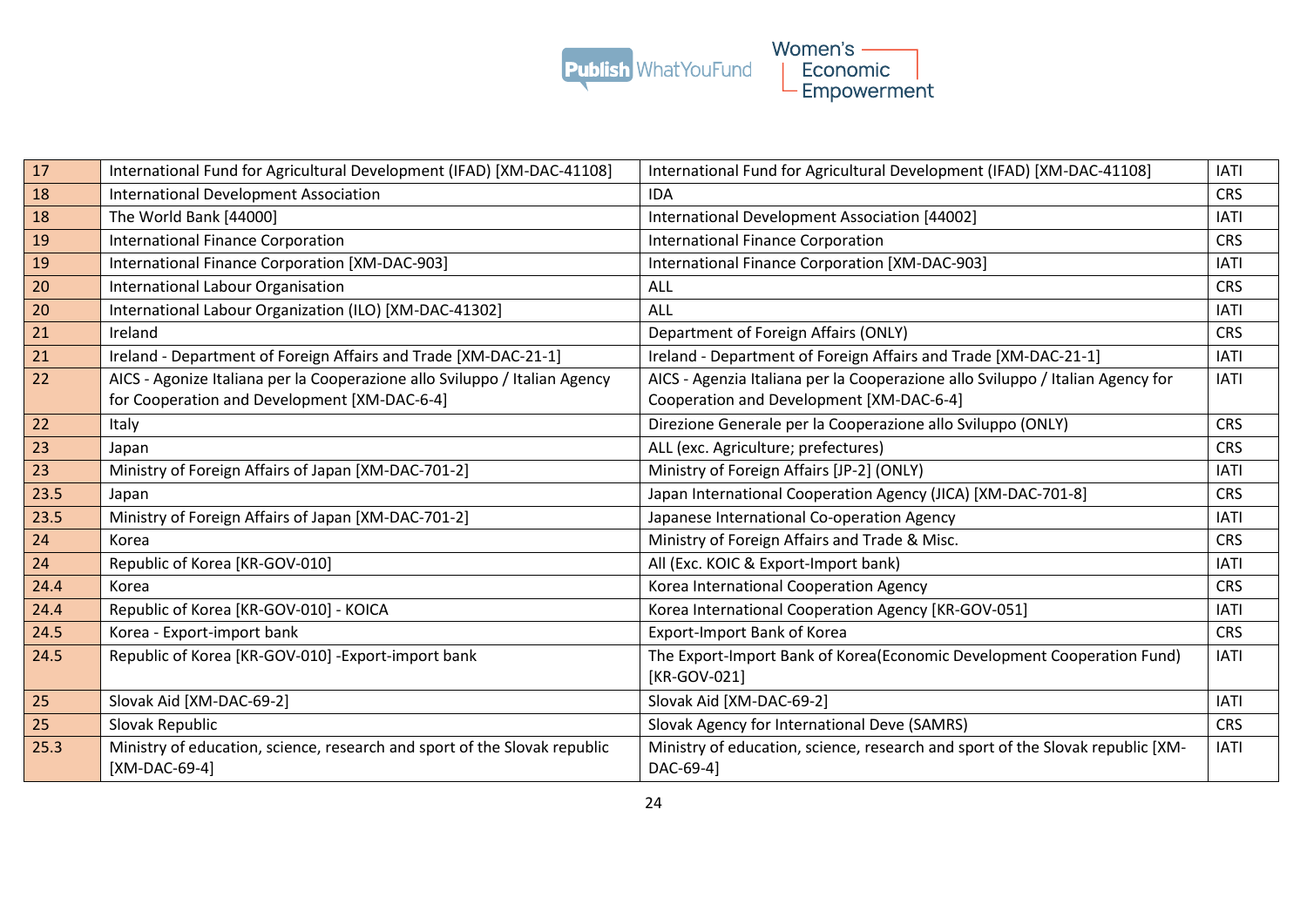

| 25.3 | Slovak Republic                                                                           | Ministry of Education, Science, Rese (MSVVS)                                              | <b>CRS</b>  |
|------|-------------------------------------------------------------------------------------------|-------------------------------------------------------------------------------------------|-------------|
| 25.5 | Ministry of Foreign and European Affairs of the Slovak Republic [XM-DAC-<br>$69-1$ ]      | Ministry of interior of the Slovak Republic [XM-DAC-69-5]                                 | <b>IATI</b> |
| 25.5 | Slovak Republic                                                                           | Ministry of Interior                                                                      | <b>CRS</b>  |
| 26   | <b>Netherlands</b>                                                                        | Ministry of Foreign Affairs of the Netherlands (ONLY)                                     | <b>CRS</b>  |
| 26   | Netherlands - Ministry of Foreign Affairs [XM-DAC-7]                                      | Netherlands - Ministry of Foreign Affairs [XM-DAC-7]                                      | <b>IATI</b> |
| 27   | New Zealand                                                                               | Ministry of Foreign Affairs and Trade                                                     | <b>CRS</b>  |
| 27   | New Zealand - Ministry of Foreign Affairs and Trade - New Zealand Aid<br>Programme [NZ-1] | New Zealand - Ministry of Foreign Affairs and Trade - New Zealand Aid<br>Programme [NZ-1] | <b>IATI</b> |
| 28   | Norad - Norwegian Agency for Development Cooperation [NO-BRC-<br>971277882]               | Norwegian Ministry of Foreign Affairs - Embassies                                         | <b>IATI</b> |
| 28   | Norway                                                                                    | Ministry of Foreign Affairs                                                               | <b>CRS</b>  |
| 28.4 | Norad - Norwegian Agency for Development Cooperation [NO-BRC-<br>971277882]               | Norad - Norwegian Agency for Development Cooperation [NO-BRC-971277882]                   | <b>IATI</b> |
| 28.4 | Norway                                                                                    | Norwegian Agency for Development Co-operation                                             | <b>CRS</b>  |
| 30   | Spain - Ministry of Foreign Affairs and Cooperation [ES-DIR3-E04585801]                   | Spain - Ministry of Foreign Affairs and Cooperation [ES-DIR3-E04585801]                   | <b>IATI</b> |
| 30   | Spain                                                                                     | Spanish central ministires                                                                | <b>CRS</b>  |
| 30.5 | Spain                                                                                     | Spanish Agency for International Development Co-operation                                 | <b>CRS</b>  |
| 30.5 | Spanish Agency for International Development Cooperation (AECID) [ES-<br>DIR3-EA0035768]  | Spanish Agency for International Development Cooperation (AECID) [ES-DIR3-<br>EA0035768]  | <b>IATI</b> |
| 31   | Sweden                                                                                    | ALL (Exc. Swedfund)                                                                       | <b>CRS</b>  |
| 31   | Sweden, through Swedish International Development Cooperation Agency<br>$(Sida)$ $[SE-0]$ | Sweden, through Swedish International Development Cooperation Agency<br>$(Sida)$ $[SE-0]$ | <b>IATI</b> |
| 32   | Switzerland                                                                               | Swiss Agency for Development and Co-operation (ONLY)                                      | <b>CRS</b>  |
| 32   | Switzerland - Swiss Agency for Development and Cooperation (SDC) [CH-4]                   | Switzerland - Swiss Agency for Development and Cooperation (SDC) [CH-4]                   | <b>IATI</b> |
| 33   | <b>UNAIDS</b>                                                                             | <b>UNAIDS</b>                                                                             | <b>CRS</b>  |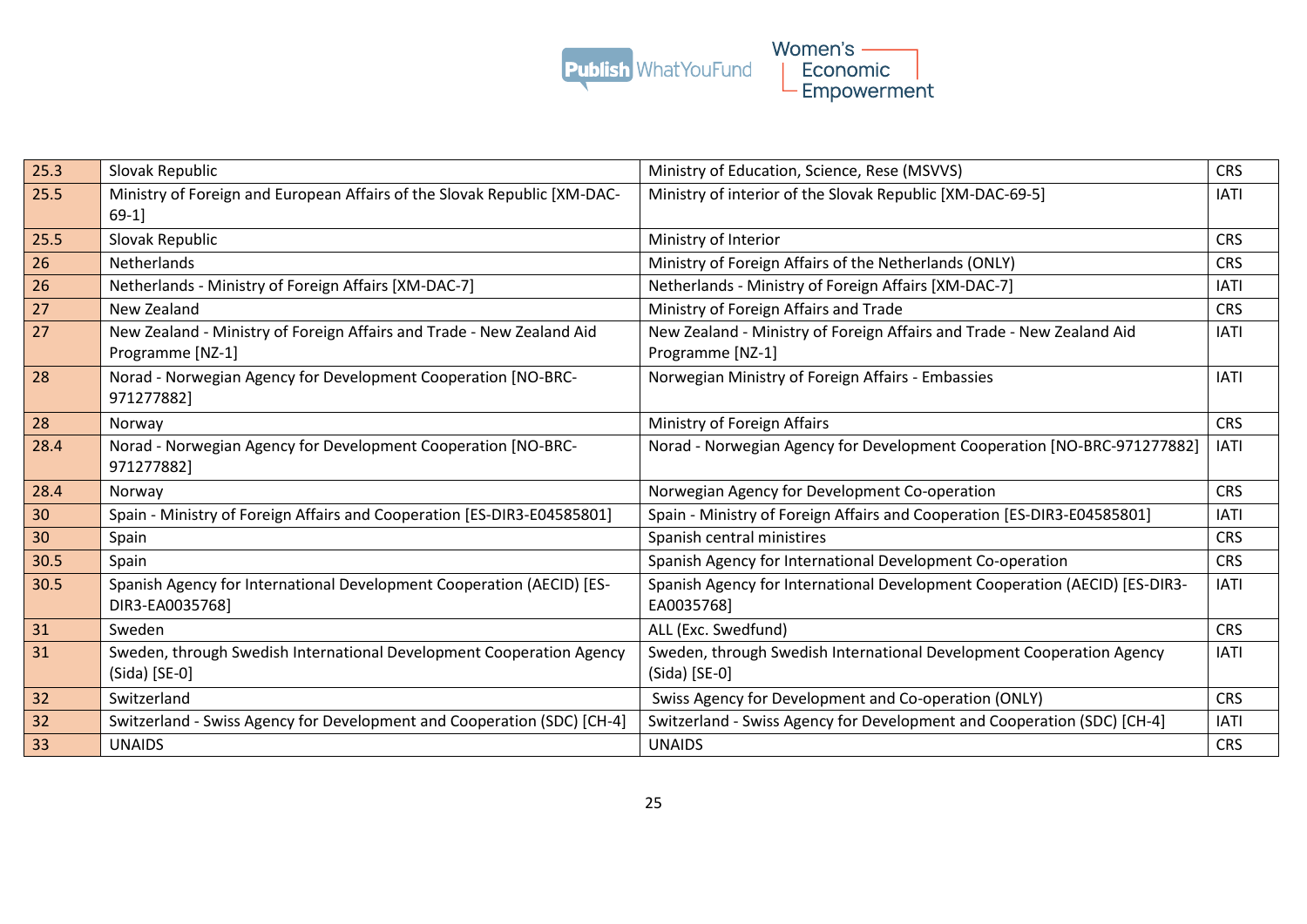

| 33   | United Nations Joint Programme on HIV and AIDS Secretariat (UNAIDS)<br>[XM-DAC-41110] | United Nations Joint Programme on HIV and AIDS Secretariat (UNAIDS) [XM-<br>DAC-41110] | <b>IATI</b> |
|------|---------------------------------------------------------------------------------------|----------------------------------------------------------------------------------------|-------------|
| 34   | <b>UNDP</b>                                                                           | <b>UNDP</b>                                                                            | <b>CRS</b>  |
| 34   | United Nations Development Programme (UNDP) [XM-DAC-41114]                            | <b>ALL</b>                                                                             | <b>IATI</b> |
| 35   | <b>UNHCR</b>                                                                          | <b>UNHCR</b>                                                                           | <b>CRS</b>  |
| 35   | United Nations High Commissioner for Refugees (UNHCR) [XM-DAC-41121]                  | United Nations High Commissioner for Refugees (UNHCR) [XM-DAC-41121]                   | <b>IATI</b> |
| 36   | <b>UNICEF</b>                                                                         | <b>UNICEF</b>                                                                          | <b>CRS</b>  |
| 36   | United Nations Children's Fund (UNICEF) [XM-DAC-41122]                                | ALL                                                                                    | <b>IATI</b> |
| 37   | <b>MasterCard Foundation</b>                                                          | <b>MasterCard Foundation</b>                                                           | <b>CRS</b>  |
| 37   | Mastercard Foundation [CA-CRA_ACR-817387277]                                          | Mastercard Foundation [CA-CRA_ACR-817387277]                                           | <b>IATI</b> |
| 38   | United Nations World Food Programme (WFP) [XM-DAC-41140]                              | ALL                                                                                    | <b>IATI</b> |
| 38   | <b>WFP</b>                                                                            | <b>WFP</b>                                                                             | <b>CRS</b>  |
| 39   | United States- other depts.                                                           | ALL (Excl. Agriculture & Federal Trade Commission)                                     | <b>CRS</b>  |
| 39   | United States [US-USAGOV]                                                             | United States [US-USAGOV]                                                              | <b>IATI</b> |
| 40.4 | Millennium Challenge Corporation [US-18]                                              | Millennium Challenge Corporation [US-18]                                               | <b>IATI</b> |
| 40.4 | <b>United States-MCC</b>                                                              | Millennium Challenge Corporation                                                       | <b>CRS</b>  |
| 40   | <b>United States</b>                                                                  | Agency for International Development                                                   | <b>CRS</b>  |
| 40   | United States Agency for International Development (USAID) [US-GOV-1]                 | United States Agency for International Development (USAID) [US-GOV-1]                  | <b>IATI</b> |
| 41   | World Health Organisation                                                             | ALL                                                                                    | <b>CRS</b>  |
| 41   | World Health Organization [XM-DAC-928]                                                | ALL                                                                                    | <b>IATI</b> |
| 42   | Charity Projects Ltd (Comic Relief)                                                   | Charity Projects Ltd (Comic Relief)                                                    | <b>CRS</b>  |
| 42   | Charity Projects Ltd (Comic Relief) [GB-CHC-326568]                                   | Charity Projects Ltd (Comic Relief) [GB-CHC-326568]                                    | <b>IATI</b> |
| 43   | African Development Bank                                                              | ALL                                                                                    | <b>CRS</b>  |
| 43   | African Development Bank [46002]                                                      | ALL                                                                                    | <b>IATI</b> |
| 43   | African Development Fund                                                              | <b>ALL</b>                                                                             | <b>CRS</b>  |
| 44   | International Bank for Reconstruction and Development                                 | International Bank for Reconstruction and Development                                  | <b>IATI</b> |
| 44   | The World Bank                                                                        | International Bank for Reconstruction and Development                                  | <b>CRS</b>  |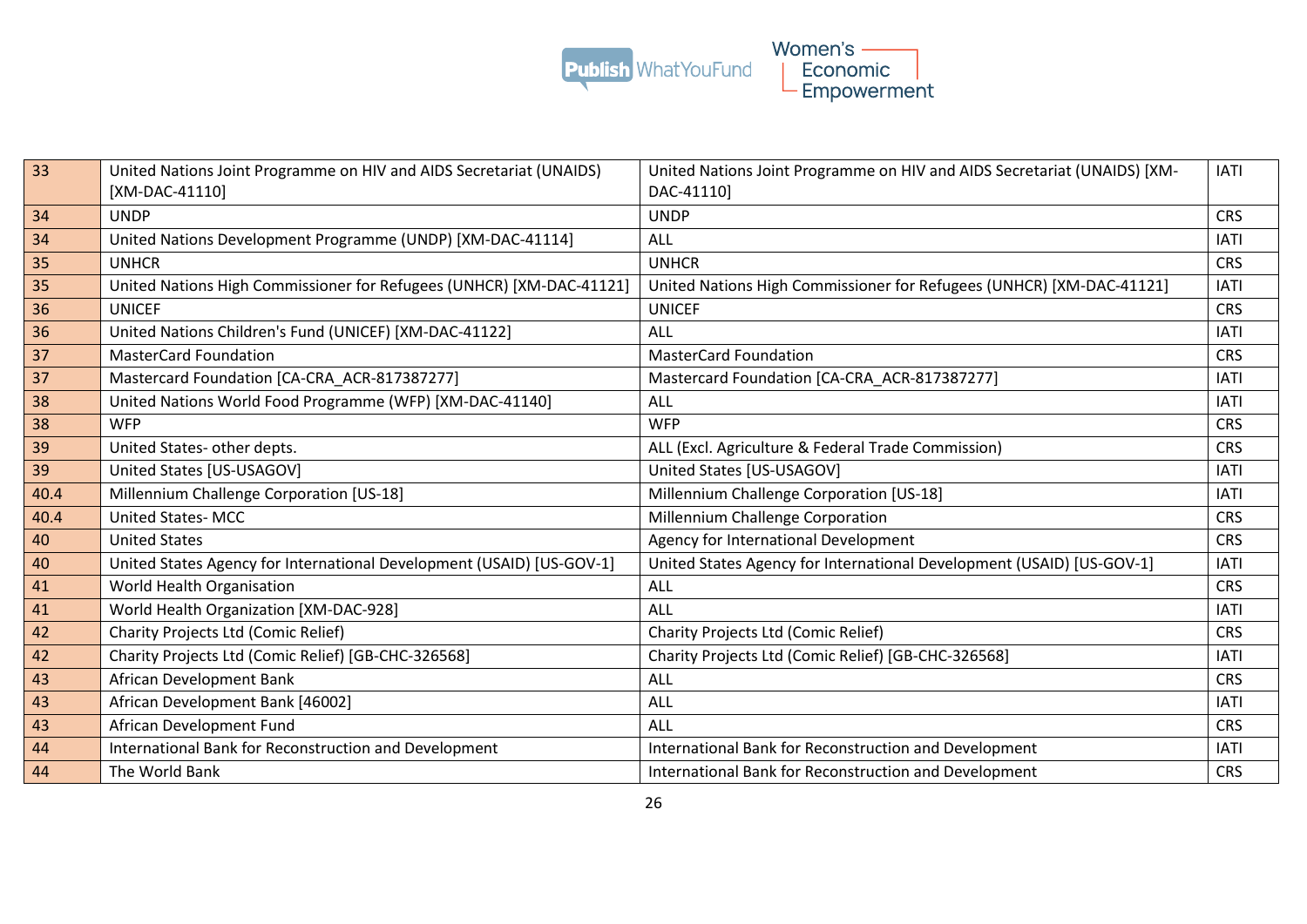

| -45 | EU Institutions                               | European Investment Bank                                    | <b>CRS</b> |
|-----|-----------------------------------------------|-------------------------------------------------------------|------------|
| 45  | European Investment Bank [XM-DAC-918-3]       | European Investment Bank [XM-DAC-918-3]                     | IATI       |
| 46  | Belgian Development Cooperation [XM-DAC-2-10] | Belgian Development Cooperation [XM-DAC-2-10]               | IATI       |
| 46  | Belgium                                       | Directorate General for Co-operation and Development (ONLY) | <b>CRS</b> |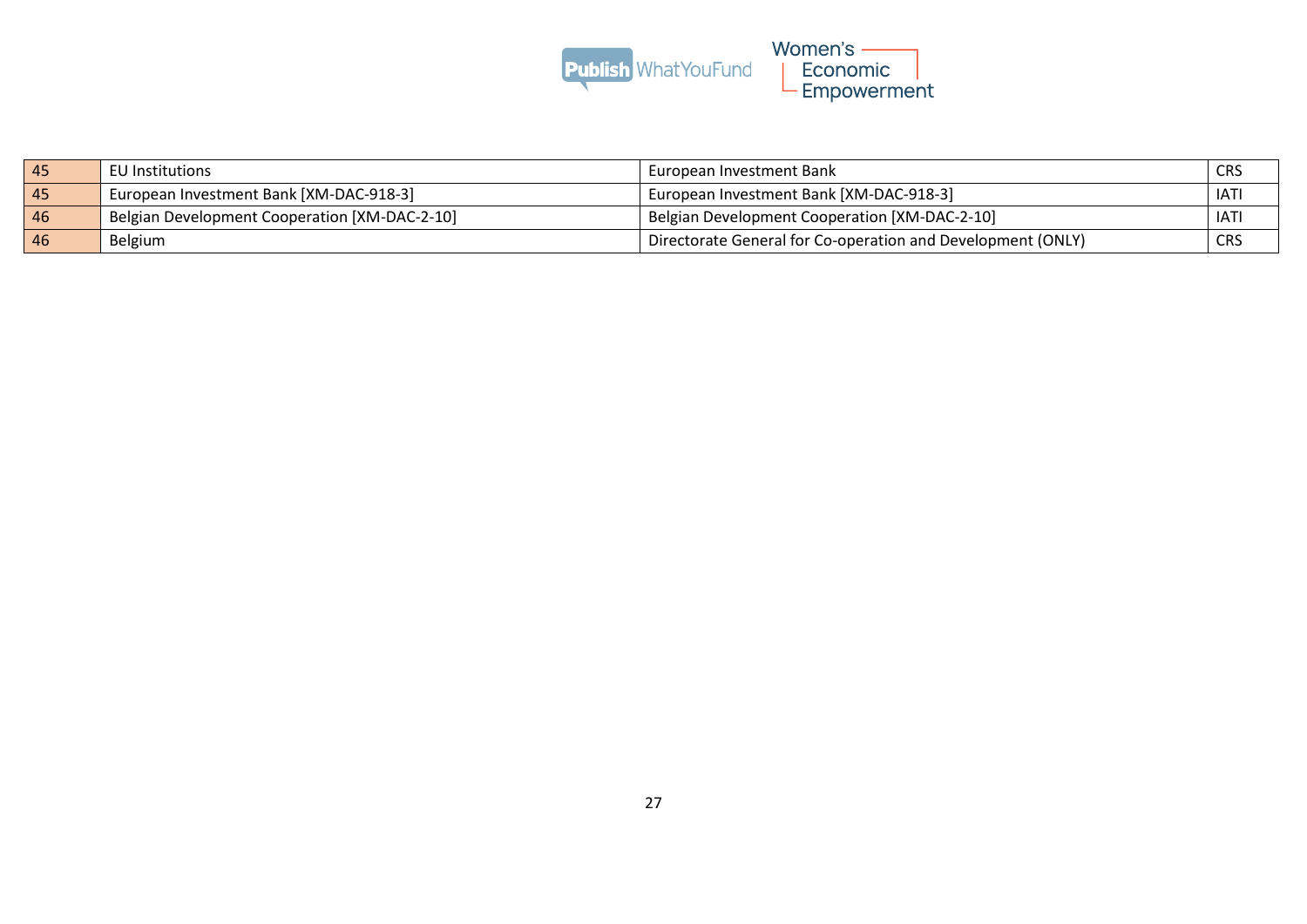## <span id="page-27-0"></span>CANDID duplicates

| <b>Candid publisher name</b>                                            | <b>Country match found and removed</b> |  |  |
|-------------------------------------------------------------------------|----------------------------------------|--|--|
| <b>Arcus Foundation</b>                                                 | Kenya                                  |  |  |
| <b>Arcus Foundation</b>                                                 | Nigeria                                |  |  |
| <b>Carnegie Corporation of New York</b>                                 | Nigeria                                |  |  |
| <b>Comic Relief</b>                                                     | Bangladesh                             |  |  |
| <b>Comic Relief</b>                                                     | Kenya                                  |  |  |
| <b>Conrad N. Hilton Foundation</b>                                      | Bangladesh                             |  |  |
| <b>Conrad N. Hilton Foundation</b>                                      | Kenya                                  |  |  |
| <b>Conrad N. Hilton Foundation</b>                                      | Nigeria                                |  |  |
| Cordaid                                                                 | Bangladesh                             |  |  |
| Elton John AIDS Foundation, Inc.<br>Kenya                               |                                        |  |  |
| <b>Ford Foundation</b>                                                  | Kenya                                  |  |  |
| <b>Ford Foundation</b>                                                  | Nigeria                                |  |  |
| <b>Hivos</b>                                                            | Kenya                                  |  |  |
| John D. and Catherine T. MacArthur Foundation                           | Nigeria                                |  |  |
| Bangladesh<br>King Salman Humanitarian Aid And Relief Centre (KSRelief) |                                        |  |  |
| <b>Laudes Foundation</b><br>Bangladesh                                  |                                        |  |  |
| <b>McKnight Foundation</b>                                              | Kenya                                  |  |  |
| <b>Oak Foundation</b>                                                   | Kenya                                  |  |  |
| Omidyar Network Fund, Inc.                                              | Kenya                                  |  |  |
| Omidyar Network Fund, Inc.                                              | Nigeria                                |  |  |
| The David and Lucile Packard Foundation                                 | Kenya                                  |  |  |
| The David and Lucile Packard Foundation                                 | Nigeria                                |  |  |
| <b>Wellcome Trust</b>                                                   | Kenya                                  |  |  |
| <b>Wellcome Trust</b>                                                   | Nigeria                                |  |  |
| <b>Whole Planet Foundation</b>                                          | Nigeria                                |  |  |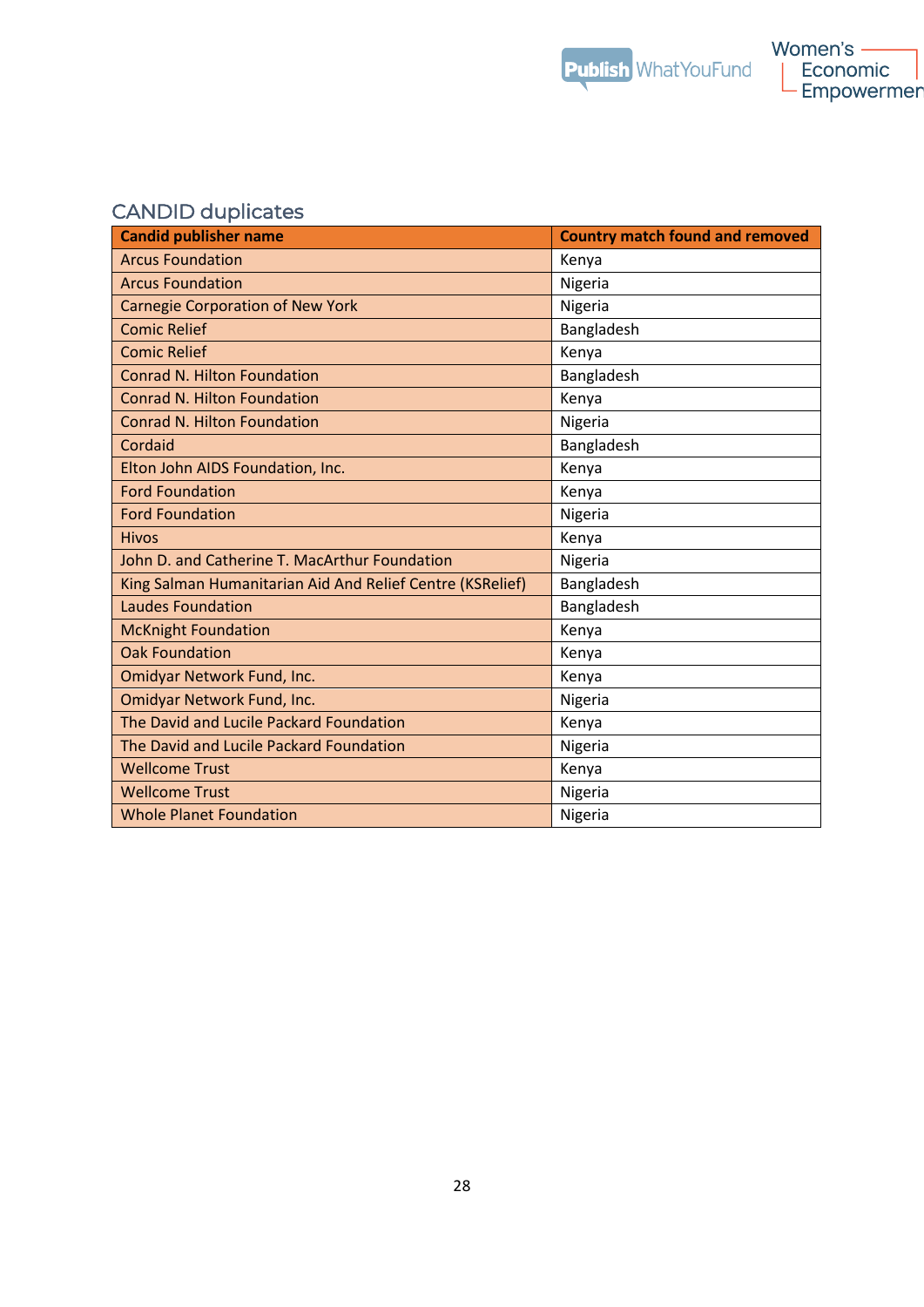

## Annex 4 – Data splitting codes

<span id="page-28-0"></span> $\overline{\phantom{a}}$ 

| <b>Finance types</b>                            | <b>Data</b><br>source <sup>4</sup> | <b>Description</b>                                                                                                                                                                                                                                                                                                                                                                                                                                                                          | <b>Non-grants Y/N</b> | <b>Grants Y/N</b> | <b>Country</b><br>reported |
|-------------------------------------------------|------------------------------------|---------------------------------------------------------------------------------------------------------------------------------------------------------------------------------------------------------------------------------------------------------------------------------------------------------------------------------------------------------------------------------------------------------------------------------------------------------------------------------------------|-----------------------|-------------------|----------------------------|
| 110 - Standard grant                            | CRS, IATI                          | Grants are transfers in cash or in kind for which no legal debt is incurred by the recipient.                                                                                                                                                                                                                                                                                                                                                                                               | N.                    |                   | All                        |
| 422 - Reimbursable grant                        | CRS, IATI                          | A contribution provided to a recipient institution for investment purposes, with the<br>expectation of long-term reflows at conditions specified in the financing agreement. The<br>provider assumes the risk of total or partial failure of the investment; it can also decide if<br>and when to reclaim its investment.                                                                                                                                                                   | N.                    |                   | Bangladesh                 |
| Cash grants                                     | Candid                             | Direct monetary contributions of cash or cash equivalents. These may be paid in a lump<br>sum, paid in the same year as authorized, or paid over a set number of months or years.                                                                                                                                                                                                                                                                                                           | N.                    |                   | Kenya, Bangladesh          |
| <b>Grants to individuals</b>                    | Candid                             | Awards given directly to individuals and not through other nonprofit organizations, or<br>grants made to organizations and earmarked for a specific named person. Some<br>grantmakers have a specific limitation stating that they will make no grants to individuals.<br>In the U.S., in order to make grants to individuals, a foundation must have a program that<br>has received formal IRS approval. These awards are often for aid to the needy, student<br>aid, and emergency funds. | N                     |                   | Kenya, Bangladesh          |
| Cash grants; Grants to individuals              | Candid                             | See definitions above.                                                                                                                                                                                                                                                                                                                                                                                                                                                                      | N                     |                   | Kenya                      |
| Grant                                           | <b>CGAP</b>                        | Grants are transfers for which no repayment is required. They might be in cash or in-kind<br>(non-cash contributions e.g., equipment, staff time.). Grants can be linked to an<br>investment or can be stand-alone.                                                                                                                                                                                                                                                                         | N.                    |                   | All                        |
| 410 - Aid Ioan excluding debt<br>reorganisation | CRS, IATI                          | Withdrawn in 2022 – description no longer available                                                                                                                                                                                                                                                                                                                                                                                                                                         |                       | N                 | All                        |

<sup>&</sup>lt;sup>4</sup> For more information about OECD CRS/IATI finance types, please refer to the latest <u>OECD CRS codelist</u>. For Candid, please refer to the [Philanthropy Classification System taxonomy.](https://taxonomy.candid.org/transaction-type) For CGAP Funder Survey, please see the [CGAP Cross-Border Funder Survey Methodology.](https://www.cgap.org/sites/default/files/research_documents/CGAP_Funder_Survey_2020_Methodology.pdf)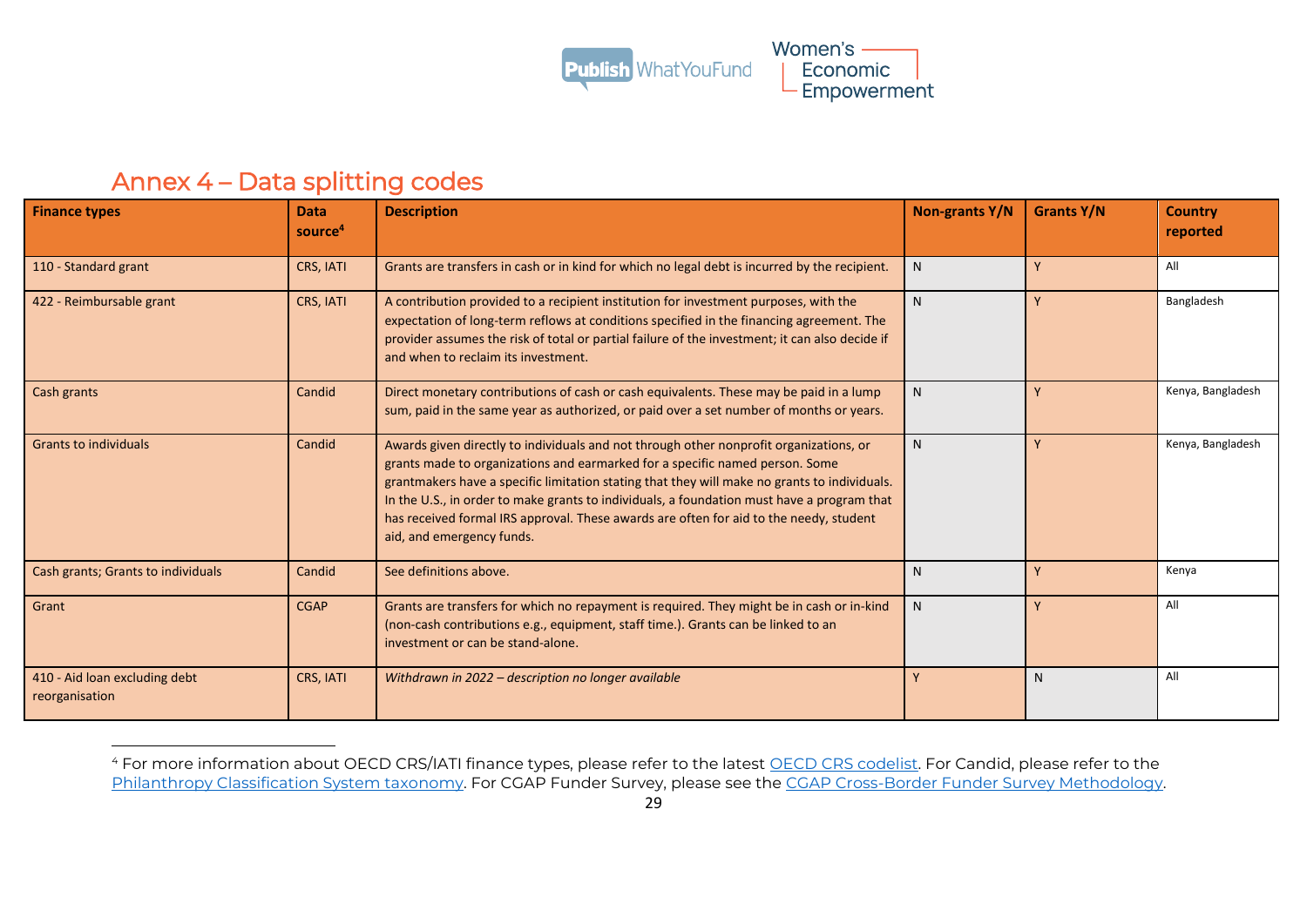

| 411 - Investment-related loan to<br>developing countries                         | CRS, IATI | Withdrawn in 2022 - description no longer available                                                                                                                                                                                                                                                                                                 |              | $\mathsf{N}$ | All            |
|----------------------------------------------------------------------------------|-----------|-----------------------------------------------------------------------------------------------------------------------------------------------------------------------------------------------------------------------------------------------------------------------------------------------------------------------------------------------------|--------------|--------------|----------------|
| 413 - Loan to national private investor                                          | CRS, IATI | Withdrawn in 2022 - description no longer available                                                                                                                                                                                                                                                                                                 | $\mathsf{v}$ | $\mathsf{N}$ | All            |
| 421 - Standard Ioan                                                              | CRS, IATI | Transfers in cash or in kind for which the recipient incurs legal debt (and the resulting<br>Y<br>claim is not intended to be traded). Since payment obligations on standard loan are<br>senior obligations, i.e. creditors are entitled to receive payments against their claims<br>before anyone else, they are also referred to as senior loans. |              | $\mathsf{N}$ | All            |
| 431 - Sub-ordinated loan                                                         | CRS, IATI | A loan that, in the event of default, will only be repaid after all senior obligations have<br>been satisfied. In compensation for the increased risk, mezzanine debt holders require a<br>higher return for their investment than secured or more senior lenders.                                                                                  | Y            | $\mathsf{N}$ | All            |
| 510 - Common equity                                                              | CRS, IATI | A share in the ownership of a corporation that gives the owner claims on the residual<br>value of the corporation after creditors' claims have been met.                                                                                                                                                                                            | Y            | N            | All            |
| 511 - Acquisition of equity not part of joint<br>venture in developing countries | CRS, IATI | Withdrawn in 2022 - description no longer available                                                                                                                                                                                                                                                                                                 | $\mathbf{v}$ | $\mathsf{N}$ | All            |
| 520 - Shares in collective investment<br>vehicles                                | CRS, IATI | Collective undertakings through which investors pool funds for investment in<br>financial or nonfinancial assets or both. These vehicles issue shares (if a corporate<br>structure is used) or units (if a trust structure is used).                                                                                                                | Y            | $\mathsf{N}$ | All            |
| 432 - Preferred equity                                                           | CRS, IATI | Equity that, in the event of default, will be repaid after all senior obligations and<br>subordinated loans have been satisfied; and will be paid before common equity<br>holders. It is a more expensive source of finance than senior debt, a less expensive<br>source than equity.                                                               | Y            | N            | Kenya          |
| 433 - Other hybrid instruments                                                   | CRS, IATI | Including convertible debt or equity.                                                                                                                                                                                                                                                                                                               | Y            | N            | Kenya          |
| 1100 - Guarantees/insurance                                                      | CRS, IATI | No description available                                                                                                                                                                                                                                                                                                                            | $\mathsf{v}$ | N            | Kenya, Nigeria |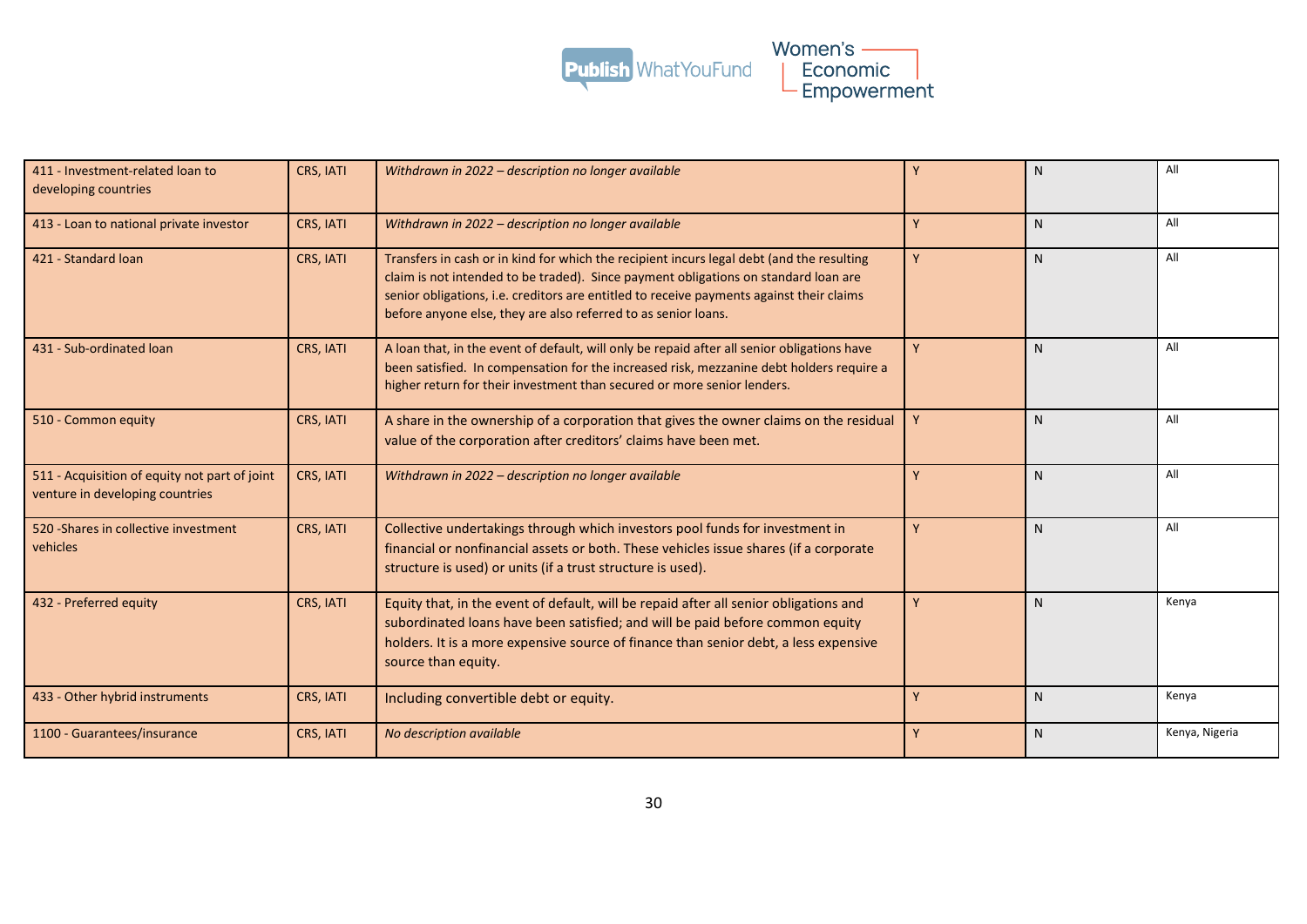

| Debt                                              | <b>CGAP</b>          | Debt is advance of money from a lender to a borrower provided at concessional or<br>market interest rates.                                                                         | Y                                                                                                                                                                                                             | N.        | Kenya, Bangladesh   |
|---------------------------------------------------|----------------------|------------------------------------------------------------------------------------------------------------------------------------------------------------------------------------|---------------------------------------------------------------------------------------------------------------------------------------------------------------------------------------------------------------|-----------|---------------------|
| Equity                                            | <b>CGAP</b>          | Equity investments typically take the form of an owner's share in the business, and often<br>also a share in the return or profit.                                                 | Y                                                                                                                                                                                                             | N.        | Kenya, Nigeria      |
| Guarantees                                        | <b>CGAP</b>          | Guarantees are pledges to pay in the event of a default by the borrower. Typically, it is a<br>pledge to a commercial lender on behalf of a financial institution to repay a loan. | Y                                                                                                                                                                                                             | N.        | Kenya, Nigeria      |
| <b>Structured Finance</b>                         | <b>CGAP</b>          | Risk sharing transactions, that may involve mezzanine finance, convertible debt, options,<br>securitization.                                                                       | Y                                                                                                                                                                                                             | N.        | Bangladesh, Nigeria |
| Blank/'0'/null                                    | CRS, IATI,<br>Candid | N.A.                                                                                                                                                                               | For IATI and CRS exclude all blank finance<br>types from filtering, but check for relevant<br>non-grants or grants Flow name filters (see<br>next page). For CANDID all activities are grants<br>so keep all. |           | All                 |
| 111 - Subsidies to national private<br>investors  | CRS, IATI            | Withdrawn in 2022 - description no longer available                                                                                                                                | N                                                                                                                                                                                                             | ${\sf N}$ | Kenya               |
| 210 - Interest subsidy                            | CRS, IATI            | A payment to soften the terms of private export credits, or loans or credits by the banking<br>sector.                                                                             | N                                                                                                                                                                                                             | N.        | Kenya, Bangladesh   |
| 310 - Capital subscription on deposit basis       | CRS, IATI            | Payments to multilateral agencies in the form of notes and similar instruments,<br>unconditionally encashable at sight by the recipient institutions.                              | N                                                                                                                                                                                                             | N.        | Kenya, Bangladesh   |
| 311 - Capital subscription on encashment<br>basis | CRS, IATI            | Payments to multilateral agencies in the form of notes and similar instruments,<br>unconditionally encashable at sight by the recipient institutions.                              | N                                                                                                                                                                                                             | N         | Bangladesh          |
| 610 - Debt forgiveness: ODA claims (P)            | CRS, IATI            | No description available                                                                                                                                                           | N                                                                                                                                                                                                             | N.        | Bangladesh          |
| 611 - Debt forgiveness: ODA claims (I)            | CRS, IATI            | No description available                                                                                                                                                           | N                                                                                                                                                                                                             | N         | Kenya, Bangladesh   |
| 618 - Debt forgiveness: Other                     | CRS, IATI            | No description available                                                                                                                                                           | N                                                                                                                                                                                                             | N         | Bangladesh, Nigeria |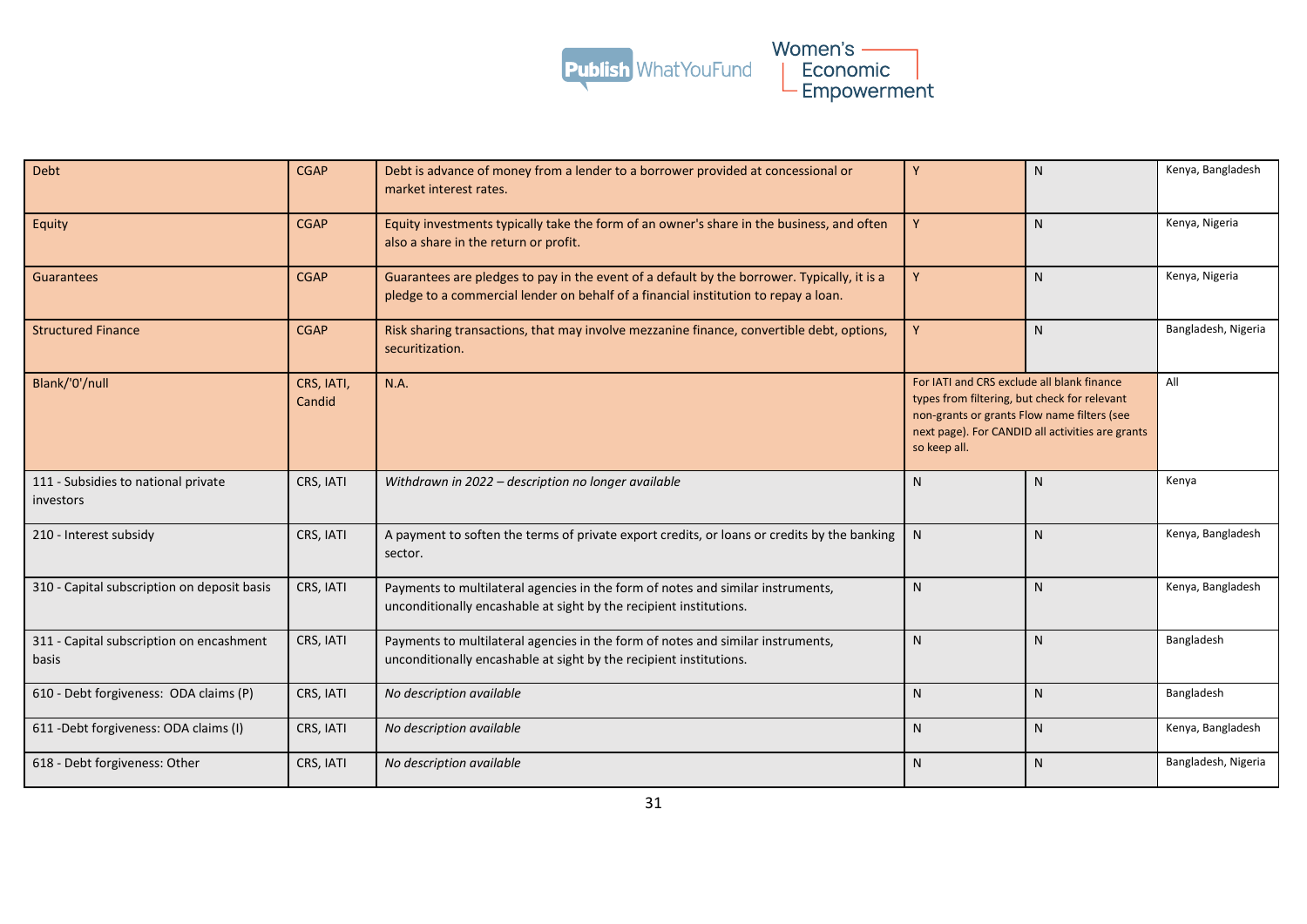

| 621 - Debt rescheduling: ODA claims (I)               | CRS, IATI   | No description available                                                       |  | Kenya |
|-------------------------------------------------------|-------------|--------------------------------------------------------------------------------|--|-------|
| 912 - Purchase of securities from issuing<br>agencies | CRS, IATI   | Withdrawn in 2022 – description no longer available                            |  | All   |
| Other / Unspecified                                   | <b>CGAP</b> | If none of the above instruments apply, please specify in the comments column. |  | All   |

| <b>Transaction types</b> | Non-grants Y/N | <b>Grants Y/N</b> |
|--------------------------|----------------|-------------------|
| 1 - Incoming Funds       | N              | N                 |
| 2 - Outgoing Commitment  |                | N                 |
| 3 - Disbursement         | N              |                   |
| 4 - Expenditure          | N              |                   |
| A - Authorised           |                | N                 |
| P - Paid                 | N              |                   |

| <b>Flow name</b>                      | <b>Non-grants Y/N</b>                       | <b>Grants Y/N</b>         | Data source |
|---------------------------------------|---------------------------------------------|---------------------------|-------------|
| 19 - Equity Investment                |                                             |                           | IATI/CRS    |
| 11 - ODA Grants                       |                                             |                           | IATI/CRS    |
| 13 - ODA Loans                        |                                             |                           | IATI/CRS    |
| 14 - Other Official Flows (non-export | Exclude UNLESS the finance type is relevant | <b>Exclude UNLESS the</b> | IATI/CRS    |
| credit)                               |                                             | finance type is relevant  |             |
| 30 - Private Development Finance      |                                             | <b>Exclude UNLESS the</b> | IATI/CRS    |
|                                       |                                             | finance type is relevant  |             |
| 21 - Non-export credit OOF            |                                             | Exclude UNLESS the        | IATI/CRS    |
|                                       |                                             | finance type is relevant  |             |
| 50 - Other flows                      | Exclude UNLESS the finance type is relevant | <b>Exclude UNLESS the</b> | IATI/CRS    |
|                                       |                                             | finance type is relevant  |             |